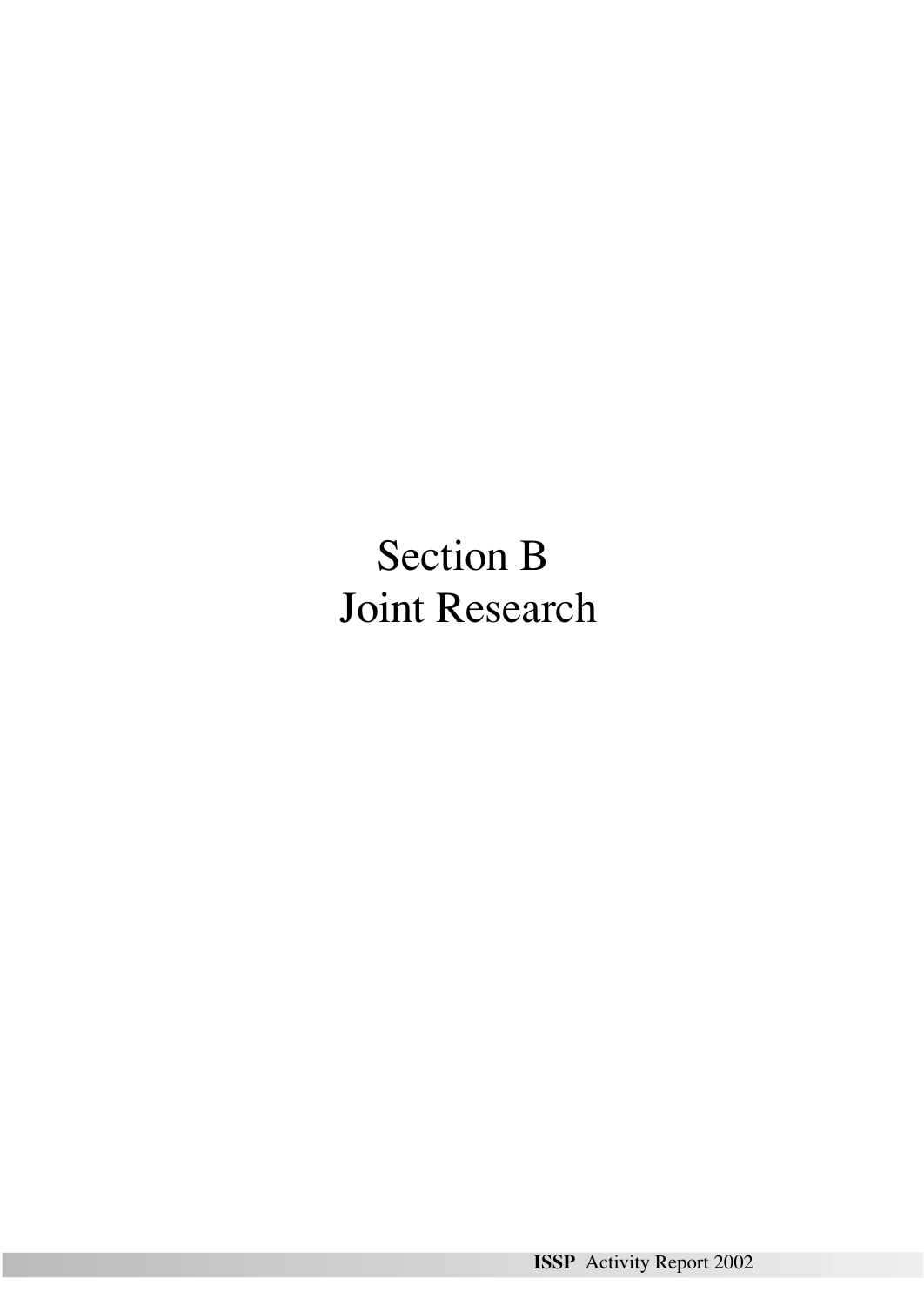# **Synchrotron Radiation Laboratory**

Synchrotron Radiation Laboratory (SRL) has been promoting the project for constructing a new synchrotron radiation facility dedicated to the science in VUV (or EUV) and Soft X-ray (SX) region, which has been discussed at the Panel on New Synchrotron Radiation Facility Project. The new light source consists of a 1.8 GeV electron storage ring and the injector system. The normal cell lattice of the storage ring is a DBA type with twelve 6.2-m normal length straight sections, two of which will be used for the injection part and the RF cavity installation, and two 17-m long straight sections. The injector consists of a 200 MeV lineac and a 2.0 GeV booster synchrotron. The conspicuous feature of the new light source is that every part of the accelerators is designed adapting to the "top-up injection" to overcome the short lifetime of the electron beam in a storage ring operated with relatively low energy.

The details of the new facility have been discussed and planned with nationwide supports by accelerator scientists and engineers as well as researchers using synchrotron radiation. The results of the discussion are summarized as a "New Synchrotron Radiation Project -Design Report- " (in Japanese) in September 2002. The University of Tokyo strongly endorsed the project to construct the proposed new facility in the Kashiwa campus. The plan is supported not only by researchers in academic institutions but also bioand chemical-industries. The figure below shows an image of the new facility as constructed in the Kashiwa campus.

The staff members of SRL have been continuing the research and developments of the light source, beamlines and monochromators. The accelerator grougp of SRL is carrying out research works of the accelerator physics and developing the accelerator-related technology, many of which will be directly applied to the new light source. The research highlight of 2002 is electron-beam size measurement with a newly developed beam profile monitor. The monitor is a real-time and non-destructive monitor with a high spatial resolution and has a microscopic structure, where two Fresnel zone plates constitute an X-ray imaging optics. With this monitor, our group has succeeded in obtaining a clear electron-beam image and measuring the electron-beam size less than 10  $\mu$ m in the KEK-ATF damping ring.

On the other hand, the branch laboratory at KEK-Photon



Factory maintains an undulator called Revolver, two beamlines and three experimental stations for angle-resolved photoelectron spectroscopy (ARPES), spin- and angle-resolved photoelectron spectroscopy (SARPES) and soft X-ray emission spectroscopy (XES), which are fully opened to outside users. The SRL staffs not only serve the outside users with technical support and advices, but also carry out their own research works on advanced solid state spectroscopy as well as instrumentation. In the fiscal year of 2002, the operation time of the beamlines was more than 5000 hours and the number of the users was more than 200.

The scientific highlights of the beamlines achieved in 2002 are found in the studies of the electronic structures of a ferroelectric  $Bi<sub>4</sub>Ti<sub>3</sub>O<sub>12</sub>$  observed by XES, of an alkalinemetal doped C<sub>60</sub> adsorbed on Si surfaces studied by ARPES. The SARPES experiments on Co/Pd(111) shows that the reorientation of the magnetization direction observed in Co films is the result of the increase of Co 3*d* electrons with orbital moment parallel to the surface as the Co film thickness increases.

# **Neutron Scattering Laboratony**

Since 1961, the ISSP has been playing a central role in neutron scattering activities in Japan not only by performing its own research programs but also by providing a general user program for the university-owned various neutron scattering spectrometers installed at research reactors of JAERI (Tokai). By spending 5 years staring from 1988, the ISSP constructed total 8.5 highly-sophisticated spectrometers both in a reactor hall and in a guide hall of the refurbished JRR-3M reactor (20 MW) with cold source. In addition, Tohoku University owns 3.5 spectrometers and Kyoto University 1; therefore, total 13 spectrometers belong to the university while JAERI owns 9. In order to fully utilize these facilities, the previous Neutron Scattering Division of ISSP at Tokyo was promoted to the present Neutron Scattering Laboratory at Tokai in 1993. Since then, close to 300 proposals are submitted for the ISSP general user program for neutron scattering research each year, and the number of visiting users under this program reaches over 7000 (person-day/year). Major research areas are solid state physics (strongly correlated electron systems, high  $T_c$  superconductors, heavy fermion systems, low dimensional magnetism, high-pressure physics etc.), fundamental physics and neutron beam optics, polymer, chemistry, biology, and materials sciences.

Triple axis spectrometers and a high resolution powder diffractometer were utilized for a conventional solid state physics and a variety of research fields on hard-condensed matter, while in the field of soft-condensed matter physics, researches were mostly carried out by using the small angle neutron scattering (SANS-U) and/or neutron spin echo (NSE) insturuments. In the fiscal year of 2002, the research topics on the hard-condensed matter science covered stripe order in high-*T*<sup>c</sup> superconductors, and closely related 2 dimensional systems, charge and orbital ordering in CMR manganites, quadrapolar ordering in rare-earth based intermetallic compounds, spin dynamics of low dimensional dimmer systems, etc. On the other hand, the research topics on the soft-condensed matter science covered structure char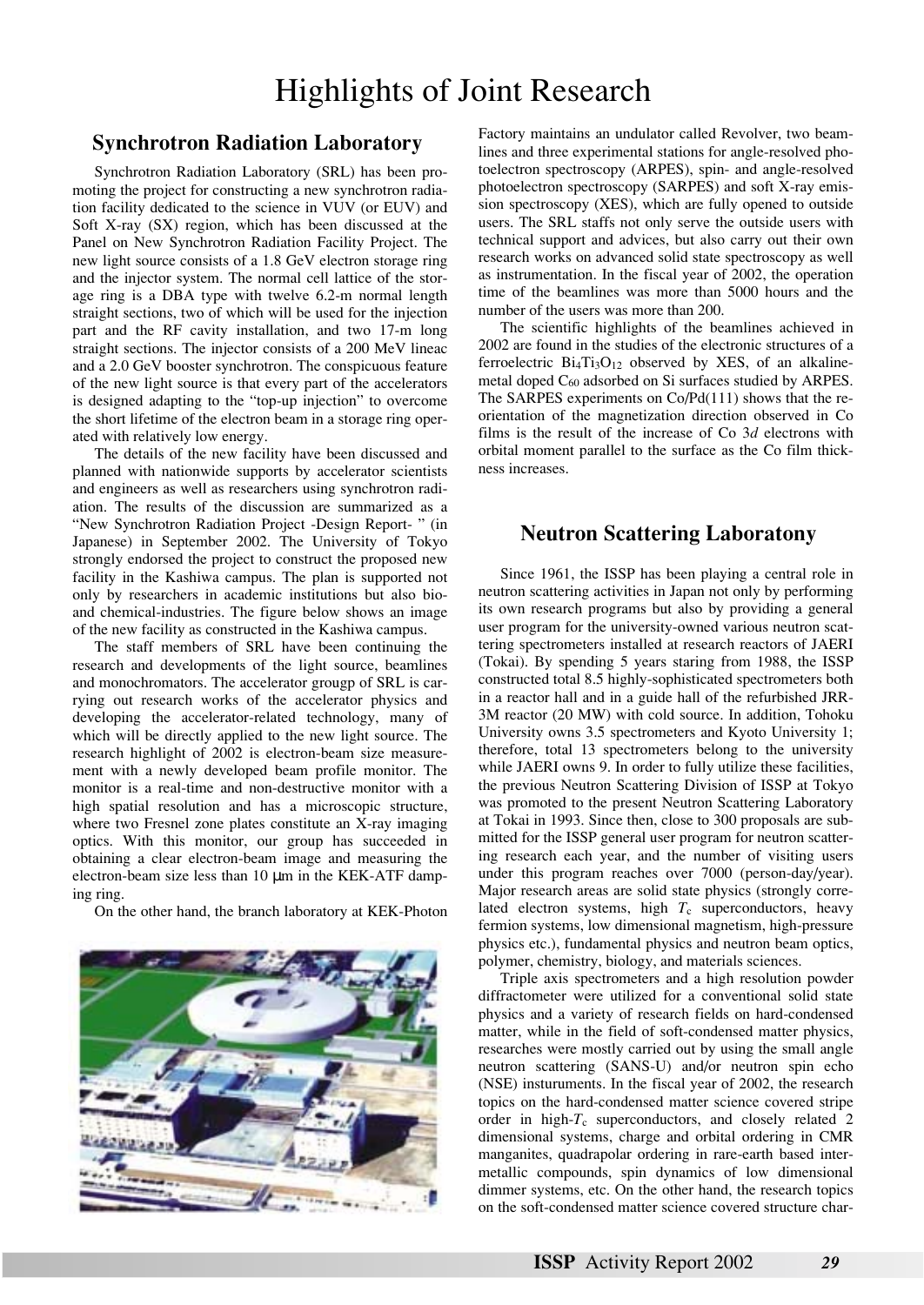acterization of polymer blends, micelles, amphiphilic polymers block copolymers, liquid crystals, proteins, inorganic gels, dynamics of brush-polymers on surface, slow dynamics of surfactants, pressure dependence of dynamics of amphiphilic membranes, and so on. The details of individual studies are reported in the NSL-ISSP Activity Report 2003 (vol.10).

# **Supercomputer Center**

The supercomputer system in the Supercomputer Center of the Institute (SCC-ISSP) is placed at the service of general researchers of condensed matter physics through the User Program conducted by the Materials Design and Characterization Laboratory (MDCL). One of its aims is to selectively promote and support huge computations which are hardly carried out on other computers such as work-station clusters in individual laboratories.

The SCC-ISSP main system consists of two supercomputers. Hitachi SR8000/60, called System-A, is a distributed-memory-type parallel supercomputer with 60 nodes, 640 GB memory in total and 12×60 GFlops peak performance. On the other hand, SGI Origin 2800/384, called System-B, is a massively parallel supercomputer with 192 GB memory in total and 0.8×384 GFlops peak performance.

A project(s) can be proposed by any staff in universities or public research institutes in Japan. The projects proposed are judged by the Steering Committee of the SCC-ISSP, under which the Supercomputer Project Advisory Committee is formed to review proposals. More than half of the members of each committee are those in other institutions than the ISSP. The number of projects, the total points applied and approved in this year are listed on Table. 1

The research projects carried out on the system cover various fields in the condensed matter physics. They are roughly classified into the following three (the number of projects approved):

·First-Principles Calculation of Materials Properties (52)

·Strongly Correlated Quantum Systems (60)

·Cooperative Phenomena in Complex, Macroscopic

Class Max. Point Total points Application # of Proj. Applied Approved Sys-A  $Sys-B$ Sys-A  $Sys-B$ А 100k any time 3 210K 90K 210K 90K Β  $2M$ 48 63.5M 27.35M 61.5M 27.05M twice a year C 20M 351.0M twice a year 72 763.5M 375.0M 696.2M 11 D none any time 125.0M 269.0M 40.0M 197.0M

## Table 1: Research projects approved in 2002

Systems (22)

All the three involve both methodology of computation and its applications. The results of all the projects are reported in 'Activity Report 2002' of the SCC-ISSP. In the report the following five invited articles are included in this year:

- "Equilibrium and off-equilibrium simulations of the threedimensional Heisenberg spin glass (S-class project)" by Hikaru Kawamura and Koji Hukushima,
- "First-principles study with Diffusion Monte Carlo code" by Ryo Maezono,
- "Theoretical Analyses of Electric-Current Related Phenomena at Surface Nanostructures under Strong Local Electric Field" by Satoshi Watanabe, Yoshihiro Gohda, Shinnosuke Furuya, Noriko Tanaka, Chunping Hu and Hideomi Totsuka,
- "Monte Carlo study of ferromagnetic transition in doubleexchange" by Yukitoshi Motome and Nobuo Furukawa,
- "Large Spins and High-Order Interactions" by Naoki Kawashima and Kenji Harada.

Based on the discussions at the ISSP Workshop "Computational Physics for Condensed Matter Research" held in November 2002, the home page

http://www.issp.u-tokyo.ac.jp/public/cmp

and the mailing list 'cmp-ml' were set up for communicating information not only on the SCC-ISSP but on general research activities in the field of 'Computational Material Physics'.

For System-A 1 K point corresponds to charge for CPU time of about 0.43 hours by one processing element, while the corresponding figure is 2.32 hours for System-B. For one of the D class projects, a special queue which exclusively uses 2 nodes of system-A was allowed to perform extremely long-time jobs necessary.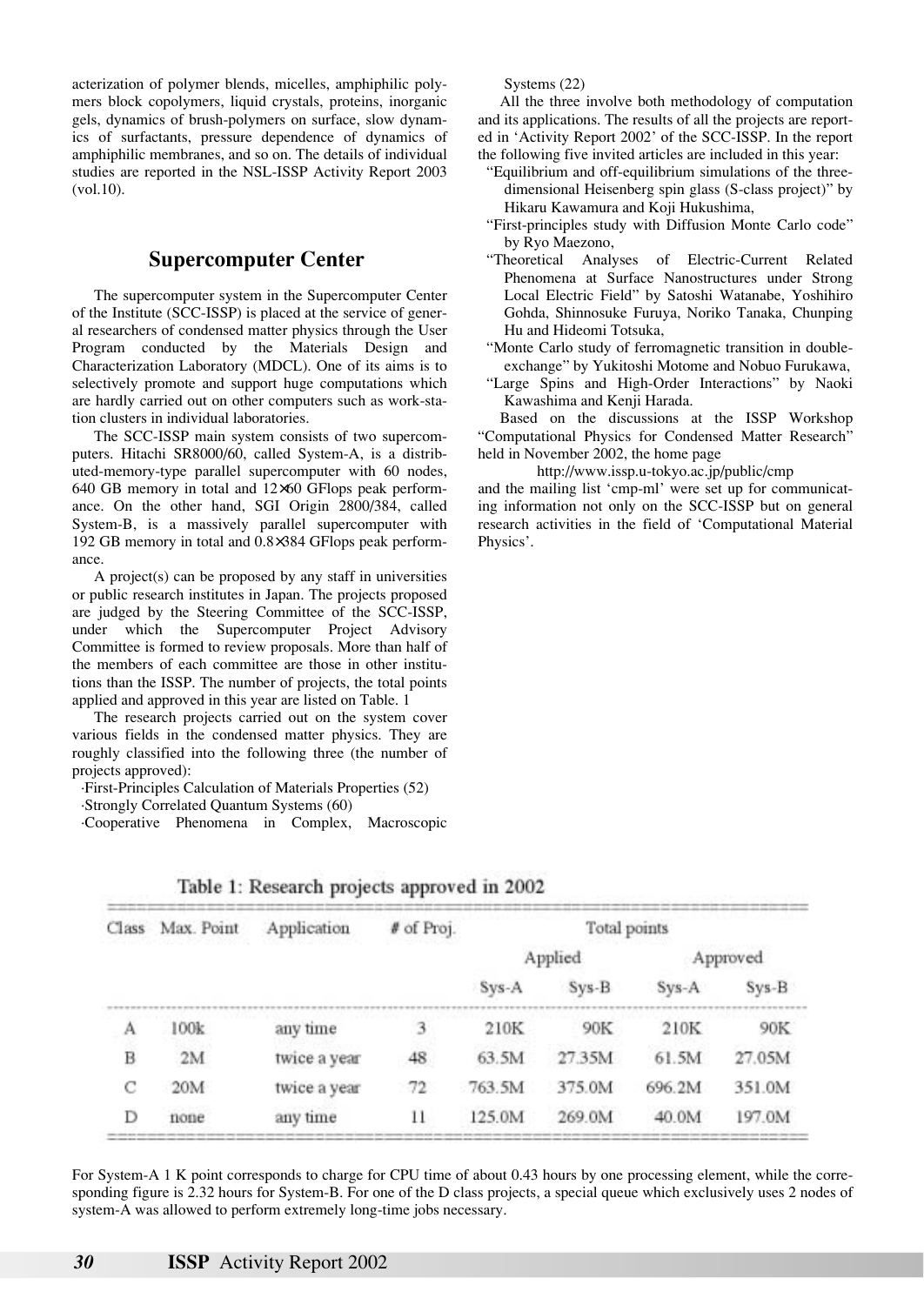# **High Resolution Atomic Force Microscopy by Detection of a Single Chemical Bonding**

### **T. Eguchi, Y. Hasegawa and T. Sakurai**

Atomic force microscopy (AFM) provides surface images of various materials regardless to its electrical conductance by detecting a force acting between the sample surface and probe tip. Recent developments for a force detection technique make us possible to take images with nanometer-scale spatial resolution. Compared with scanning tunneling microscopy (STM), however, its spatial resolution has been still limited. One of the reasons for the limited resolution is a significantly large site-insensitive background component due to the van der Waals (vdW) force. In this study we succeeded in achieving highly resolved AFM imaging by reducing the background force and detecting a force arising from a single chemical covalent bonding by using small oscillation amplitude of the cantilever and an atomically sharp tip [1]. Since the chemical bonding is in nature a short range force, it works as a extremely sensitive probe, similar with the tunneling current of STM.

Figure 1 shows a typical AFM image taken in this study. In the image, individual adatoms of the dimer-adatom-stacking fault (DAS) structure are clearly imaged. In addition, hump features are obviously observed at the sites exactly corresponding to the rest-atoms. In the area where adatom is missing, the second-layer atoms are also clearly resolved.

In order to analyze what kinds of forces are working between the sample and probe tip, we measured the force as a function of the tip-sample distance (i.e. force curve). Such a force profile is shown in Fig. 2. When the tip and sample are separated more than 1nm, the force varies gradually, and at the proximate distances below 1 nm, the force changes steeply. The gradually-varied force is due to the long-range vdW force, and the steep one is due to a chemical covalent







Fig. 2. A frequency shift versus tip-sample distance curve (force curve) measured on the Si(111)-(7×7) surface. Experimental data points are marked with a red filled circle. The fitted line is drawn with a red line. A blue line depicts a component by the long-range vdW force, and a green circle shows the experimental data points minus the component of the long-range force. The green line is a component due to the short-range chemical force. The sum of the blue line and green line should be equal to the red fitted line. Inset: Model tip shape deduced from the fitting depicted with a side view of the surface structural model. Model A is fitted nicely with our experimental data and model B, a parabolic shape with an apex radius of 4 nm, is the one used for fitting in other works. A simulated long-range force curve with tip B is drawn in the plot (orange line), demonstrating a strong reduction of the background using tip A.

bonding between the atoms of the sample surface and Si tip apex. From a fitting with known parameters for the Si-Si bonding, it is found that the chemical bonding is due to a single bonding.

Since the total vdW force is a sum of vdW working on individual atoms composing the sample and tip, the shape of the tip can be deduced from the force profile, and found to be like tip A shown in an inset of Fig. 2. It should be noted that the tip apex is very sharp. As a comparison a force profile for a blunt tip (tip B) is calculated and plotted with an orange curve in Fig. 2. Obviously, with tip B the vdW force is large, dominating over the chemical force. It is thus difficult to obtain highly resolved images with tip B.

This study implies that characterization of the AFM tip in nanometer scale, not only on the apex atoms but also its shape near the apex, is important and critical for AFM high resolution imaging.

#### **Reference**

[1] T. Eguchi and Y. Hasegawa, Phys. Rev. Lett., **89**, 266105 (2002).

**Authors** T. Eguchi, Y. Hasegawa, and T. Sakurai<sup>a</sup> a Institute for Materials Research, Tohoku University

# **LEED and STM Study of GaP(111)B**

# **Reconstructed Surface**

# **K. Hattori and F. Komori**

Gallium phosphide is one of the fundamental III-V compound semiconductors for optoelectronic devices. Various works on GaP crystals coupled with other materials have been performed to educe valuable functions of these systems. We have studied GaP(111)B (i.e., (-1-1-1), phosphorus face) reconstructed clean surface with low-energy electron diffraction (LEED) and scanning tunneling microscopy (STM). This surface is important because it has been used for the transparent substrate of GaAlAs diodes and for the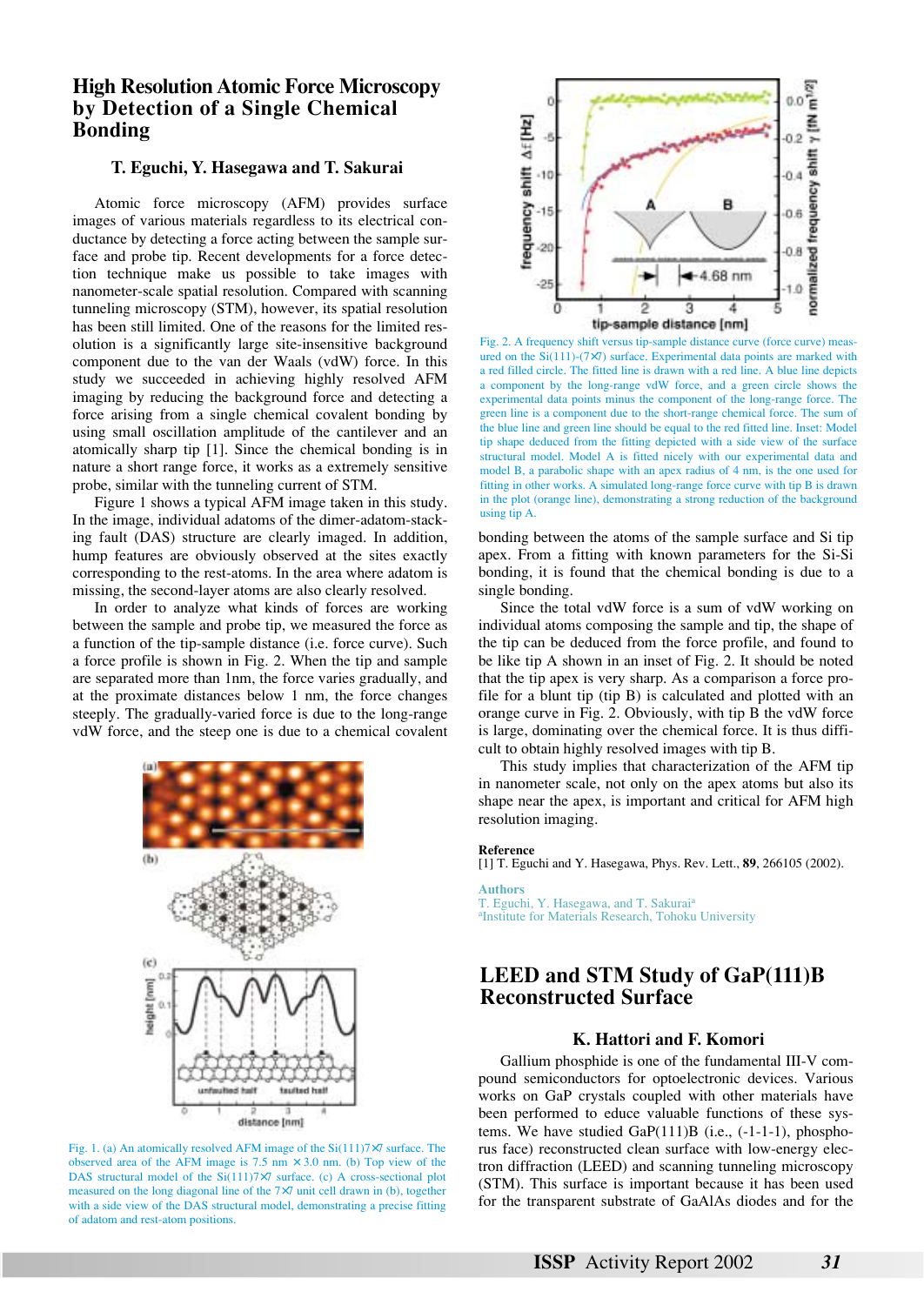

Fig. 1. A typical LEED pattern of GaP(111)B reconstructed surface at 30 eV. The pattern includes many super-spots (e.g., F, S, S' and S") arising from the surface reconstruction.

buffer layer of well-growth InN film with an excellent electronic transport property, for instance.

The reconstructed LEED pattern of GaP(111)B surface is very complex. Figure 1 shows a typical pattern at 30 eV. So far, there have been two different explanations for the reconstructed unit with the assumption of a single domain formation on this surface; Bommel and Crombeen reported 17×17 reconstruction [1], while Wang *et al.* suggested √247×√247-R22.7º [2]. However, we found using STM that the reconstructed surface consists of six domains with stripe pattern. Figure 2(a) shows an STM image of the multiple domain area. The stripe directions are tilted from three 〈-1-12〉 (i.e. [-1-12], [-12-1] and [2-1-1]) directions at 6.8º, and the stripe period is 1.30 nm. Therefore, the surface consists of six equivalent mirror-symmetric domains (three pairs of twin domains, A and B, C and D, and E and F).

A magnified STM image of the stripe structure is shown in Fig. 2(b). The reconstructed surface unit can be recognized by analyzing the arrangement of the atomic protrusions. On this surface, surprisingly, we found that two different unit cells exist; the same unit is repeated along the stripe but either the same or the different unit (with almost the same possibility) is arranged for the inter stripe direction.



Fig. 2. STM images of GaP(111)B reconstructed surface, (a) 150 nm×90 nm area showing multiple domains with stripe patterns (some with lines for the eye guide), and (b) 5.4 nm×6.3 nm area the magnification of the stripe pattern In Fig. (b) the black circles present the origins of surface reconstruction units, and each unit includes several protrusions. We can recognize the co-existence of the two different units.

The reciprocal lattice of the surface model with the random mixture of the two reconstructed units,  $((3 -1), (2 5))$ and ((4 1), (2 5)), well explains the obtained LEED patterns (e.g., Fig.1) assuming the same elements positioned at the STM protrusions. Further analysis such as LEED I-V measurement will solve the atomic structure of the reconstructed GaP(111)B surface, based on these results.

#### **References**

[1] A.J. Van Bommel and J.E. Crombeen, Surf. Sci. **93,** 383 (1980). [2] X. Wang, X.Y. Hou, X.M. Ding, G.S. Dong, X.K. Lu, and P. Chen, in "Surface Physics and Related Topics: Festschrift for Xide Xie", edited by F.-J. Yang *et al*., (World Scientific Publishing, Singapore, 1991), p. 326.

### **Authors**

K. Hattori<sup>a</sup>, K. Ishihara<sup>a</sup>, Y. Miyatake<sup>a</sup> and F. Komori<br><sup>a</sup>Graduate School of Materials Science, Nara Institut

<sup>a</sup>Graduate School of Materials Science, Nara Institute of Science and **Technology** 

# **Charge Transfer at Oxide Interfaces**

### **H. Kumigashira and M. Lippmaa**

Oxide surfaces and interfaces often behave quite differently from bulk crystals. This can be seen easily in thin layers of La0.6Sr0.4MnO3 grown on various oxide surfaces. Although the bulk material is a ferromagnetic metal below about 300 K, single unit cell layers are usually insulating. Such a dramatic change in transport properties is caused by a charge transfer between the film and the underlaying layer, effectively altering the carrier concentration in the thin film. Such changes have a large impact on the properties of oxide superlattices and heterostructures.

Our aim is to understand how the electronic structure of the interface layer deviates from the bulk by measuring high-resolution photoelectron emission spectra of the Mn valence band close to an interface [1]. We use a compact pulsed laser deposition chamber attached to a photoelectron spectrometer at BL2C of the Photon Factory to grow a thick  $La<sub>1-x</sub>Sr<sub>x</sub>MnO<sub>3</sub>$  (LSMO) film, covered by a thin layer of  $La<sub>1-x</sub>Sr<sub>x</sub>FeO<sub>3</sub>$  (LSFO). The cover layer thickness is usually 1 to 3 unit cells. The probing depth of the photoelectron emission measurement is less than 10 unit cells. The contributions to the valence band spectrum by the bulk LSMO film and the thin LSFO cover layer can be separated by using a resonant emission technique, as shown in Fig. 1.

The intensity of the photoemission peak at 1 eV below the Fermi level is a direct measure of Mn 3*d* electron density



Fig. 1. Photoemission spectrum of a single unit cell film of  $La<sub>0.6</sub>Sr<sub>0.4</sub>FeO<sub>3</sub>$  on a La0.6Sr0.4MnO3 surface. Resonant emission spectra of the valence band show the contribution of the Fe oxide layer and the top part of the bulk Mn oxide to the total emission intensity.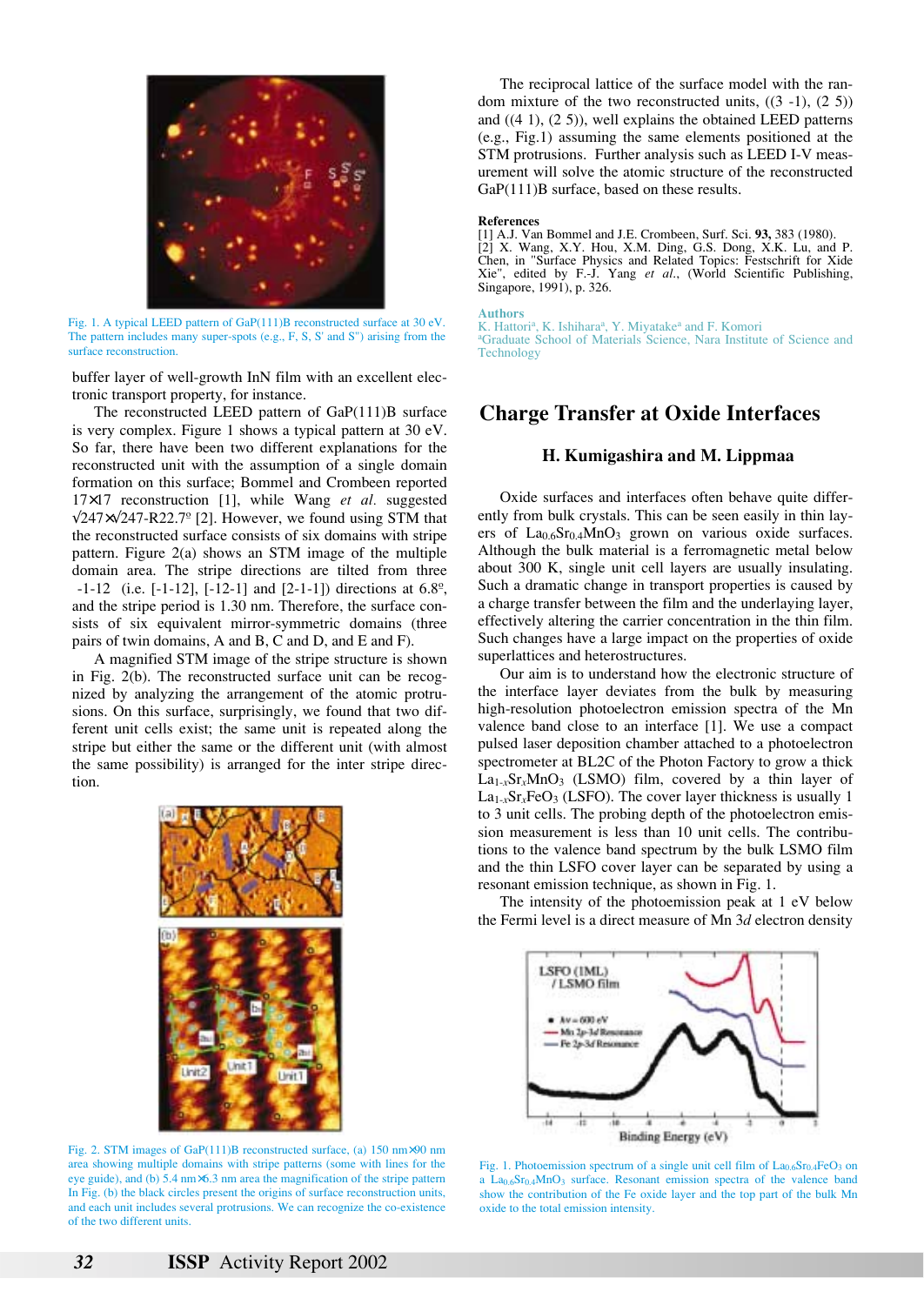

Fig. 2. Resonant Mn photoemission spectra of thick (A) La<sub>0.45</sub>Sr<sub>0.55</sub>MnO<sub>3</sub> and (B) La<sub>0.6</sub>Sr<sub>0.4</sub>MnO<sub>3</sub> films. A drop in the  $e<sub>g</sub>$  state population in the topmost layer of the La<sub>0.6</sub>Sr<sub>0.4</sub>MnO<sub>3</sub> film as a result of charge transfer to La<sub>0.6</sub>Sr<sub>0.4</sub>FeO<sub>3</sub> can be seen in (C) and (D). The La<sub>0.6</sub>Sr<sub>0.4</sub>FeO<sub>3</sub> cover layer thickness was 1 unit cell in (C) and 2 unit cells in (D).

in the  $e_g$  levels. For calibration purposes we have measured the intensity of this peak for a series of thin film samples with a different hole concentration *x*. A systematic drop in electron density is observed as the hole concentration *x* is increased, as shown by spectra (A) and (B) in Fig. 2.

A part of the LSMO  $(x=0.4)$  film was covered with one or two monolayers of LSFO (*x*=0.4) for charge transfer measurements at the LSMO/LSFO interface. A sketch of the sample geometry is shown in the inset in Fig. 2. As shown by spectrum (C) in Fig. 2, the presence of a single monolayer of LSFO on top of LSMO (*x*=0.4), reduces the electron density to a level which corresponds to a bulk LSMO (*x*=0.55) film. An even greater drop is observed when the thickness of the LSFO layer is doubled. This is a clear indication that there is indeed a large transfer of electrons from the Mn ions to Fe. The change in the effective carrier concentration is very large and can easily transform the topmost few unit cells of the LSMO film into an insulating or an antiferromagnetic phase.

#### **Reference**

[1] H. Kumigashira, K. Horiba, H. Ohguchi, K. Ono, M. Oshima, N. Nakagawa, M. Lippmaa, M. Kawasaki, H. Koinuma, Appl. Phys. Lett., **82**, 3430 (2003).

#### **Authors**

H. Kumigashira<sup>a</sup>, K. Horiba<sup>a</sup>, M. Lippmaa, T. Ohnishi<br><sup>a</sup>Deptartment of Applied Chemistry, University of Tok Deptartment of Applied Chemistry, University of Tokyo.

# **Resonant Inverse Photoemission Study of Ni (110)**

# **Y. Tezuka and S. Shin**

Resonant inverse photoemission spectra (RIPES) of single crystal Ni was observed near Ni 3*p* absorption edge. Ni is typical itinerant ferromagnet and it has nominal  $3d^9$  electronic structure. That is, the Ni has only one 3*d* hole in conduction band. When it is magnetized, majority spin band is filled with electron, while minority spin band has one 3*d* hole.

Inverse photoemission spectroscopy (IPES) observes the total density of state (DOS) of unoccupied state. Soft X-ray (SX) IPES have never been observed until recently, since its

intensity is extremely weak. On the other hand, Bremsstrahlung Isochromat Spectroscopy (BIS) in VUV and X-ray region is rather easy to observe, thus these spectra have been observed for many substances including single crystal Ni.

Figure 1 shows energy diagram of IPES. In normal process of IPES, incident electron undergoes transition to conduction band with emitting X-ray.

$$
|d^n\rangle + e^- \to |d^{n+1}\rangle + h\nu \tag{1}
$$

When the excitation energy is lower than absorption edge of core electron, only the normal process takes place. On the other hand, core electron is excited to conduction band or continuous energy level, when the energy of excitation electron is higher than absorption edge. In case that the excited electron is ejected to continuous level, higher-level electron (e.g. valence band) undergoes transition to core hole with emitting X-ray fluorescence. The fluorescence has typical energy for the substrate and does not vary with excitation energy. In other case that typically the excitation energy is the same as core absorption energy, intermediate excitation state  $|c d^{n+2}\rangle$  is created without radiation. Then, the state decays with emitting X-ray.

$$
|d^n\rangle + e^- \to | \underline{c} d^{n+2} \rangle \to |d^{n+1} \rangle + h\nu, \tag{2}
$$

where  $\mathfrak c$  denotes a core hole. Since the process (1) and (2) have same initial and final state, these two processes resonate with each other. In the case of Ni, however, nominal  $3d^9$  state cannot have  $3d^{n+2}$  state. Thus, the  $3d^9$  state would not be enhanced in the resonance. It is suggested from many experiments that Ni has other state;  $3d^{10}$  and  $3d^8$  [1, 2]. The  $3d<sup>8</sup>$  state would be enhanced in the resonance.

We observed the Resonant IPES of single crystal Ni in SX region for the first time. Clean surface of Ni  $(110)$  was obtained by Ar-ion bombardment and annealing at temperature of about 700°C. Cleanness of the sample was checked by Auger spectra and LEED measurement.

Figure 2 shows resonant IPES spectra of Ni (110). On (66.0 eV) and off (71.9 eV) resonant spectra are shown. Ni 3*d*-3*p* fluorescence peak that have energy of about 65.5 eV is observed in both spectra. The main peak just above  $E_F$  is Ni 3*d* structure, while Ni 4*sp* is observed at 10~15 eV. Though the 3*d* and 4*sp* band show band dispersion, it cannot be discussed here, because the excitation electron is not normal incidence and the wave vector of electron is larger than zone boundary. The 3*d* band structure becomes weak in the resonant spectra. This fact means the 3*d* structure originated from 3*d*<sup>9</sup> components. Satellite structures are also observed



Fig. 1. Energy diagram of IPES. Core electron is excited to conduction band or continuous energy level, when the energy of excitation electron is higher than binding energy of core electron.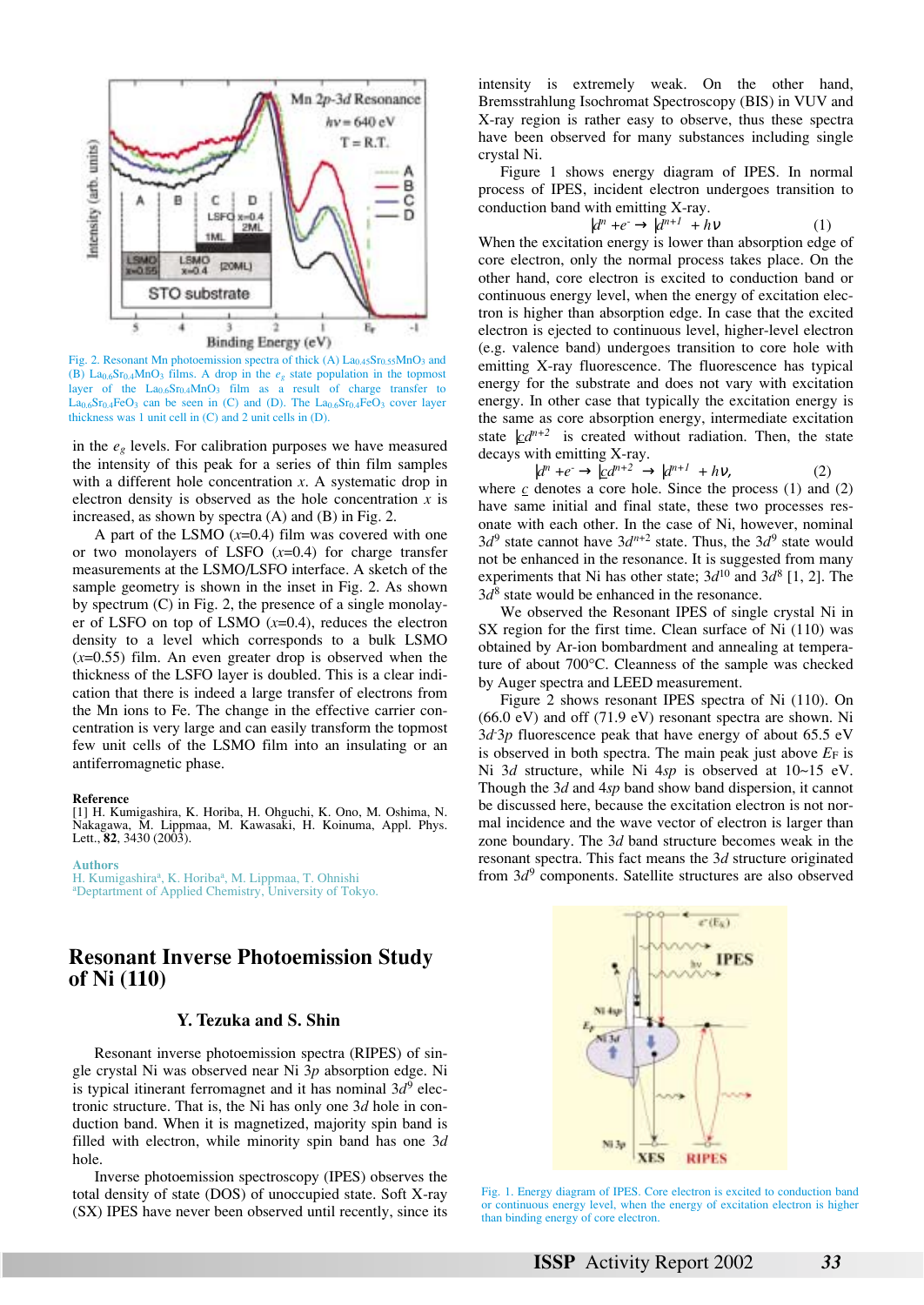

Fig. 2. RIPES spectra of Ni (110). On (66.0 eV) and off (71.9 eV) resonant spectra are shown. Dots are observed data and red lines are smoothed data. Ni 3*d*-3*p* fluorescence peak is observed in both spectra. Main peak just above EF is Ni 3*d* band, while Ni 4*sp* band observed at 10~15 eV. Satellite structures are observed at about 2 and 4 eV in resonant spectra.

at about 2 and 4 eV in resonant spectra. We have observed the IPES of polycrystalline Ni that was prepared by evaporation method. In those spectra, Ni 3*d* band was observed rather wide and Ni 4*sp* band could not be observed.

Tanaka and Jo calculated RIPES spectra of Ni on the basis of the Anderson impurity model. In their calculation, Ni has 10~20 % 3d<sup>8</sup> ground state. They suggested that two satellite structures should be observed at about 2 and 4 eV and these are enhanced at the Ni 3*p* core threshold [3]. In our spectra, satellite structures are observed at about 2 and 4 eV, though the intensities are very weak. We think these satellite structures originate from the 3*d*<sup>8</sup> component. The RIPES spectra in this study give us a direct evidence of 3*d*<sup>8</sup> component in Ni metal.

#### **References**

[1] T. Jo and G. A. Sawatzky, Phys. Rev. B **43**, 8771 (1991).

[2] G. van der Laan and B. T. Thole, J. Phys. Condens. Matter **4**, 4181 (1992).

[3] J. Phys. Soc. Jpn, **66**, 1591 (1997).

**Authors**

Y. Tezuka<sup>a</sup>, D. Nakajima<sup>a</sup>, Y. Miyazaki<sup>a</sup>, K. Kanai<sup>b</sup>, H. Ishii<sup>c</sup>, S. Nozawad, R. Eguchi, S. Shin <sup>a</sup> <sup>a</sup>Department of Science and Technology, Hirosaki University **bDepartment of Science, Nagoya University** c Taiwan APCSCT dPhoton Factory, KEK

# **Ultrahigh-Resolution Photoemission Spectroscopy of The Binary Cd5.7Yb and Its Crystalline Approximant Cd6Yb**

### **R.Tamura and S. Shin**

The recently discovered stable binary  $Cd_{5.7}Yb$  quasicrystal (i-phase) [1] is of particular interest from the view of PE spectroscopy: First, there exists a cubic crystalline approximant( $1/1$ -Cd<sub>6</sub>Yb) in the vicinity of the i-phase composition, thus enabling us to investigate the influence of quasiperiodicity on the electronic structure. Second, since it contains a rare-earth element whose  $4f$  states lie close to  $E_F [2]$  and such well localized 4*f* states are likely to produce sharp



Fig. 1. (a)Low-temperature He-I PE spectra of  $i$ -Cd<sub>5.7</sub>Yb and  $1/1$ -Cd<sub>6</sub>Yb with an energy resolution of 20 meV. The inset shows deconvolution of the i-Cd5.7Yb spectrum. (b)The same spectra superimposed on one another for a better comparison.

final-state multiplet structures in the PE spectrum, we expect that surface sensitive PE technique allows us to investigate changes of the electronic structure in the surface region of the solid with high resolution [3].

Figure 1 (a) presents low-temperature PE spectra for i- $Cd_{5.7}Yb$  and  $1/1$ -Cd<sub>6</sub>Yb measured at 5.7 K and in Fig.1(b) are shown the same spectra superimposed on one another in order to clarify the difference between the two compounds. First of all, a common feature is observed in both spectra of  $i-Cd_{5.7}Yb$  and  $1/1-Cd_{6}Yb$ : Two distinct peaks appear around BE=-0.7 and -2.0 eV. Comparing with the theoretical DOS of  $1/1$ -Cd<sub>6</sub>Yb [2], the observed peaks can be readily assigned to the Yb 4*f* states. This is further confirmed by the fact that the estimated energy separation of 1.27 eV between the peaks corresponds exactly to the atomic spin-orbit energy 1.27 eV and hence we conclude that the peaks are due to the  $4f_{7/2}$  and  $4f_{5/2}$ -derived states as appropriate. In Fig.1(b), we notice that the peak positions of the Yb 4*f* doublet are deeper for the i-phase than for the approximant, by about 25±5 meV. This implies that the electronic system around Yb atoms is more stable in the i-phase than in the approximant.

A striking feature in Fig.1 is the existence of two humps at higher binding energies side of the corresponding 4*f* peaks, as clearly seen at around BE=-1.4 eV and -2.7 eV for the approximant while they are mixed with the doublet of the 4*f* states for the quasicrystal. The locations of the humps were determined to be -1.40±0.01 and -2.68±0.01 eV for  $1/1$ -Cd<sub>6</sub>Yb and -1.08±0.05 and -2.37±0.05 eV for i-Cd<sub>5.7</sub>Yb. In rare-earth-metal compounds, such extra humps in the vicinity of well localized states such as the 4*f* states are well known for the surface core-level shifts (SCS), which reflect changes of the electronic structure in the surface region. The energy separation of the humps is about 1.3 eV for both compounds and agrees well with the 4*f* splitting energy of the bulk states, confirming that they are due to the 4*f*derived states. The lowering of the binding energy at the surface indicates that the binding energies of surface atoms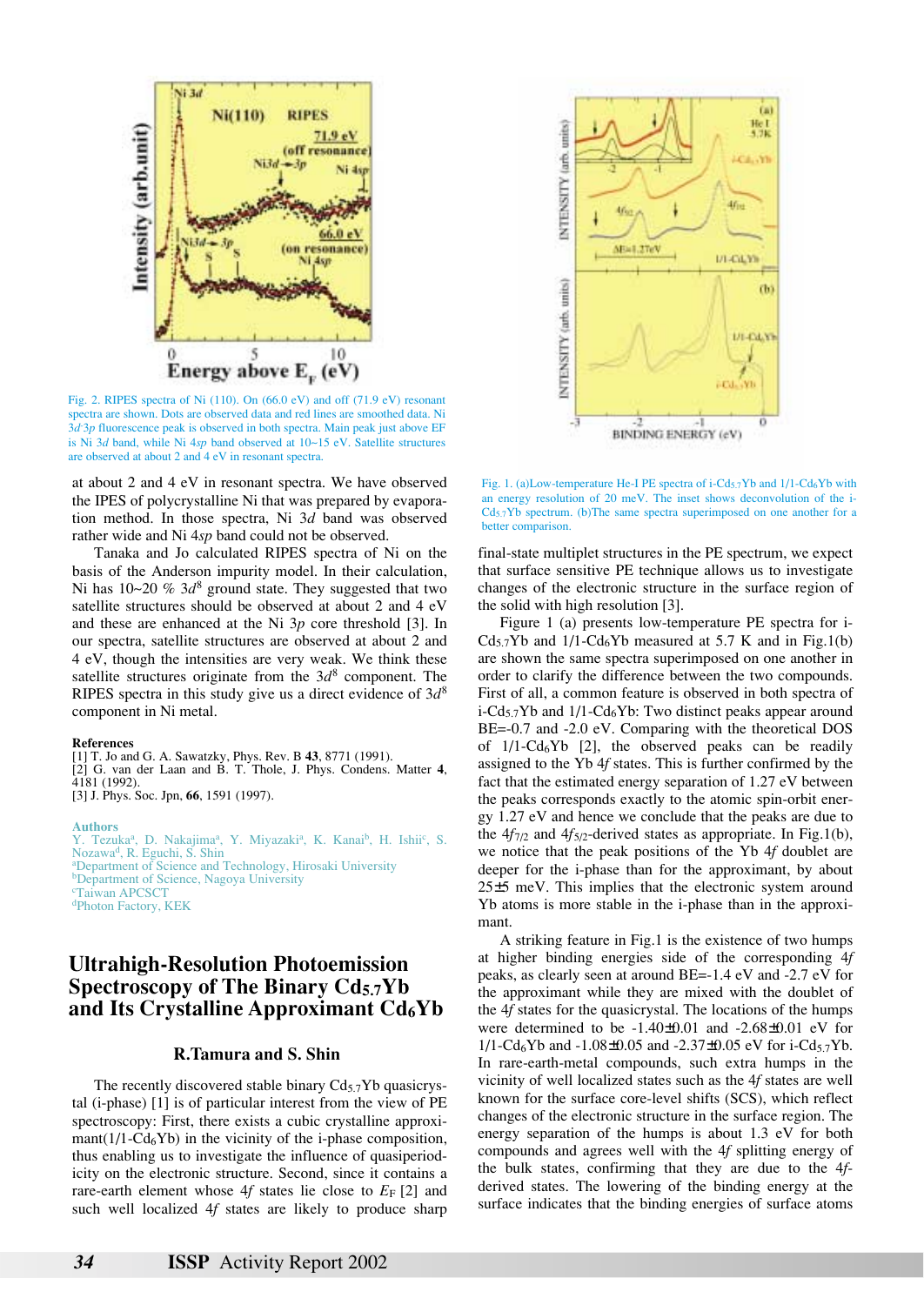are higher than those of bulk atoms. The surface components are shifted to higher binding energies by 0.68±0.01 eV for  $1/1$ -Cd<sub>6</sub>Yb and by 0.36 $\pm$ 0.05 eV for i-Cd<sub>5.7</sub>Yb. The existence of the SCS themselves unambiguously verifies that the electronic structure at the surface is different from that in the bulk in the case of the quasicrystal and the approximant. The present experiment is the first direct observation of the surface states in the quasicrystalline materials.

Next we focus on the structure in the vicinity of  $E_F$  in the PE spectra. As seen from Fig.1(a), a decrease of the spectral intensity towards  $E_F$  which is well distinguished from the Fermi cut-off is observed for both phases and this trend becomes enhanced near  $E_F$ . Moreover, the intensity depression at  $E_F$  is found to be considerably stronger for the iphase than for the approximant (Fig.1(b)), which clearly shows that the dip at  $E_F$  is deeper in the quasicrystal than in the cubic approximant. The stronger intensity decrease near  $E_F$ , i.e. less occupied states in the vicinity of  $E_F$ , in i-Cd<sub>5.7</sub>Yb directly indicates a larger energy gain due to the dip formation in the i-phase than in the approximant.

#### **References**

[1] A.P. Tsai *et al*., Nature **408**, 537 (2000).

- [2] Y. Ishii *et al*., Phys. Rev. Lett. **87**, 206408 (2001).
- [3] R.Tamura *et al*., Phys. Rev. B **65**, 224207 (2002).

#### **Authors**

R. Tamura<sup>a</sup>, Y. Murao<sup>a</sup>, S. Takeuchi<sup>a</sup>, T. Kiss, T. Yokoya, and S. Shin<br><sup>a</sup>Department of Materials Science and Technology, Tokyo University Department of Materials Science and Technology, Tokyo University of Science

# **Discovery of Missing Link: IV. Spin-1/2 Spinel Oxide MgTi2O4**

### **N. Nakayama and Y. Ueda**

The spinel oxides  $AB_2O_4$  have displayed a variety of electromagnetic properties such as superconductivity, heavy fermion behavior, charge order, and unusual magnetic properties. One important structural property of the cubic spinel structure is a three-dimensional (3D) network of cornersharing tetrahedra formed by B-cations (pyrochlore lattice). This structural feature has drawn much attention as a geometrically frustrated 3D lattice. An antiferromagnetic



Fig.1. Temperature dependence of magnetic susceptibility and resistivity for MgTi2O4. MgTi2O4 shows a transition from metal to spin-singlet insulator at 260 K. This transition is accompanied by a structural change from cubic to tetragonal. The inset is a schematic illustration of the spinel structure composed of  $BO_6$  octahedra in  $AB_2O_4$  and a three-dimensional network of corner-sharing tetrahedra formed by B-cations (pyrochlore lattice). The dotted line indicates a certain chain of edge-sharing BO<sub>6</sub> octahedra.



Fig. 2. [110]-zone electron diffraction patterns below (a) and above (b) the transition temperature (260 K) in MgTi2O4. The lattice image (c) of the low temperature phase shows clear lattice fringes of the fundamental spinel lattice. It also shows (001) lattice fringes as marked by an arrow. The perspective view (d) of the image (c) along the [1-10] direction reveals that the (001) lattice fringes appear almost whole the observed region but with several defects.

exchange interaction among Heisenberg spins on the neighboring B-cations maximizes frustration in the magnetic order. Such geometry of the crystal structure also produces strong frustration in charge ordering.

It is well known that quantum effects on spin fluctuations are markedly enhanced in the  $S=1/2$  ( $d<sup>1</sup>$ ) system. Very recently, the exotic quantum ground state was theoretically predicted on the pyrochlore lattice with *S*=1/2. Although the search for a spin-1/2 compound has been motivated by its intriguing quantum phenomena, it has been missing in the spinel family.

We have succeeded in synthesizing  $MgTi<sub>2</sub>O<sub>4</sub>$  that have been expected to realize the pyrochlore lattice with *S*=1/2, and investigated the structural and electromagnetic properties. We found a metal-insulator transition at 260 K (Fig. 1) [1]. The ground state could be spin singlet, because the magnetic susceptibility obtained by subtracting the Curie tail at low temperature is comparable to that for other spin-gap systems and there is no evidence for magnetic order in  $\mu$ SR experiments. The transition is accompanied by a structural transition from cubic to tetragonal. Shown in Fig. 2 are the change of the electron diffraction pattern below and above 260 K and the high-resolution TEM lattice image of the low temperature phase. The electron diffraction pattern at 115 K shows very weak superlattice spots in addition to the fundamental spots (Fig. 2(b)) of spinel lattice, indicating the symmetry breaking. They appear only at the forbidden reciprocal lattice points of the cubic spinel and no spot indicating the multiplicity of the supercell was observed.

These results indicate a Peierls-like transition in MgTi2O4. Why does the Peierls-like transition inherent in 1D system occur in the 3D spinel system? As a possible scenario, an orbital ordering might play an important role in the Peierls-like transition of MgTi<sub>2</sub>O<sub>4</sub>. In the cubic spinel structure, the  $TiO<sub>6</sub>$  octahedra are arranged in chains through edge sharing, as shown in the inset of Fig. 1. If there exists orbital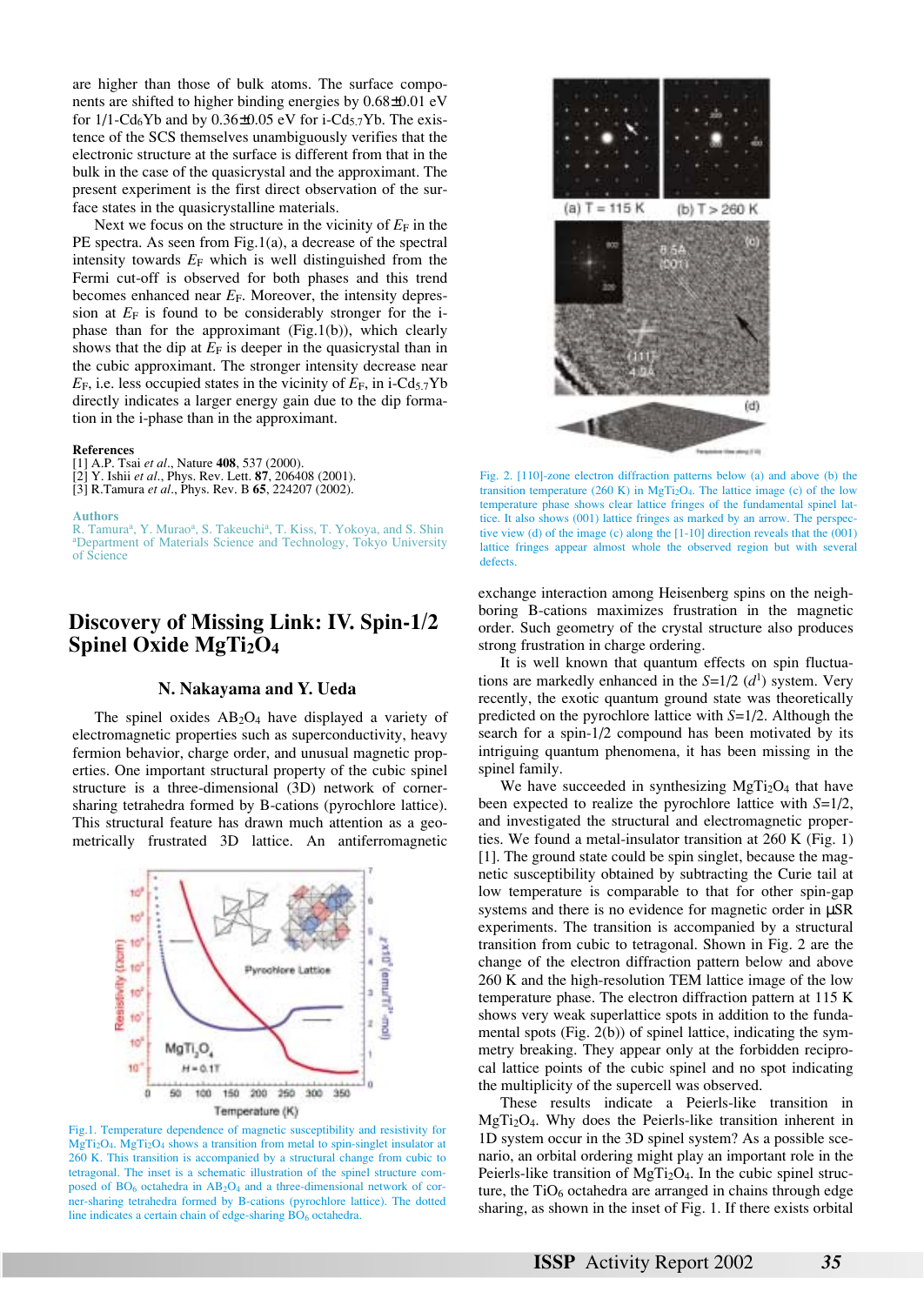ordering along each chain direction, the dimensionality is lowered from 3D to 1D, which is responsible for the Peierls transition.

**Reference** [1] M. Isobe and Y. Ueda, J. Phys. Soc. Jpn. **71**, 1848 (2002).

**Authors** N. Nakayama<sup>a</sup>, M. Isobe, M. Ichihara, and Y. Ueda<br><sup>a</sup>Eaculty of Engineering Yamaguchi University Faculty of Engineering , Yamaguchi University

# **Room Temperature Synthesis of Carbon Nanotubes by Electrochemical Deposition using Organic Solution**

### **H. Yokomichi, M. Ichihara and F. Sakai**

Carbon nanotubes have been commonly synthesized using a wide variety of chemical vapor deposition (CVD) methods [1,2]. As the vapor phase synthesis, arc discharge and laser ablation techniques have also been used for nanotube synthesis. In addition, an arc discharge [3] and thermal CVD [4] under high magnetic field of 10 T have been employed for nanotube synthesis. However, synthesis temperature of nanotubes by the methods, at least 550 °C, is higher than that of graphite-like carbon films. In the present study, we show room temperature synthesis of carbon nanotubes and carbon nanowires, for the first time, by an electrochemical deposition technique under a liquid phase of organic solution using a metal catalyst. Nanocarbons with sea urchin-like and onion-like structures have also been successfully synthesized using the electrochemical technique.

Electrochemical deposition has been carried out by applying a DC voltage in organic solutions such as CH3OH and C2H5OH. The p-type crystalline silicon (c-Si) was used for the substrate. A graphite rod and the c-Si substrate were used for a cathode and an anode, respectively. The metal catalyst was dissolved into the solution.

The c-Si substrates colored dark black after the electrochemical deposition with and without the metal catalyst. SEM images of the deposits without Ni catalyst indicate that amorphous carbon films with a roughened surface and



Fig. 1. SEM images of various nanocarbons: sea urchin-like structures (a) and nanowires (b) synthesized using C2H5OH with a Ni catalyst. The metal catalyst was dissolved into the solution.



Fig. 2. TEM image of the deposits synthesized using  $C_2H_5OH$  with a Ni catalyst. The metal catalyst was dissolved into the solution.

graphite grains of a few micron sizes were deposited on the substrate. The carbon nanotubes and nanowires were not discernable for all the case. On the contrary, nanocarbons with various structures, e.g., sea urchin-like structures (a) and nanowires (b), were observed for the deposits using C<sub>2</sub>H<sub>5</sub>OH with Ni(NO<sub>3</sub>)<sub>n</sub> •*m*H<sub>2</sub>O as shown in Figs. 1 (a) and (b), depending areas of the samples. The existence of carbon nanotubes is shown by the TEM image in Fig. 2 for the deposits using  $C_2H_5OH$  with the metal catalyst, although carbon nanotubes were not discernable for the deposits without the catalyst.

Although the growth mechanism is not clear, we speculate that the metal anions are attached on the c-Si substrate at an initial stage and then the metal grains act as a nucleation and growth centers of nanocarbons. In fact, the metal films were grown for a shorter time, when the solution with much more metal anions was used. Therefore, nanocarbons are grown from carbon anions generated by the applied high electric field by the aid of metal grains created in the initial stage. The Ni metals were detected by EDS measurements for the regions corresponding to the SEM images shown in Figs. 1 (a) and (b). However, the Ni grains were not explicitly discernable by electron reflection images for the regions corresponding to the SEM images. These results suggest that the metal grain sizes are small, e.g., below a few tens of nm. The growth for various types of nanocarbons may be attributed to shapes of the metal grains determined by the strength of applied electric fields and the surface morphology of the substrate, because the types of nanocarbons have been reported to depend on the size of metal grains in the case of thermal CVD [5].

We would like to thank Dr. N. Kishimoto of National Institute for Materials Science for useful suggestions.

#### **References**

- [1] W. Li et al., Science **274**, 1701 (1996).
- [2] M. Terrones et al., Nature **388**, 52 (1997).
- [3] H. Yokomichi, H. Sakima, M. Ichihara, F. Sakai, K. Itoh and N. Kishimoto, Appl. Phys. Lett. **74**, 1827 (1999).
- [4] H. Yokomichi, F. Sakai, M. Ichihara and N. Kishimoto, Transactions of the Materials Research Society of Japan, in press.
- [5] H. Yokomichi, F. Sakai, M. Ichihara and N. Kishimoto. J. Non-Cryst. Solids **299-302**, 868 (2002).

#### **Authors**

H. Yokomichi<sup>a</sup>, M. Ichihara and F. Sakai<br><sup>a</sup>Department of Electronics and Infor Department of Electronics and Informatics, Toyama Prefectural University.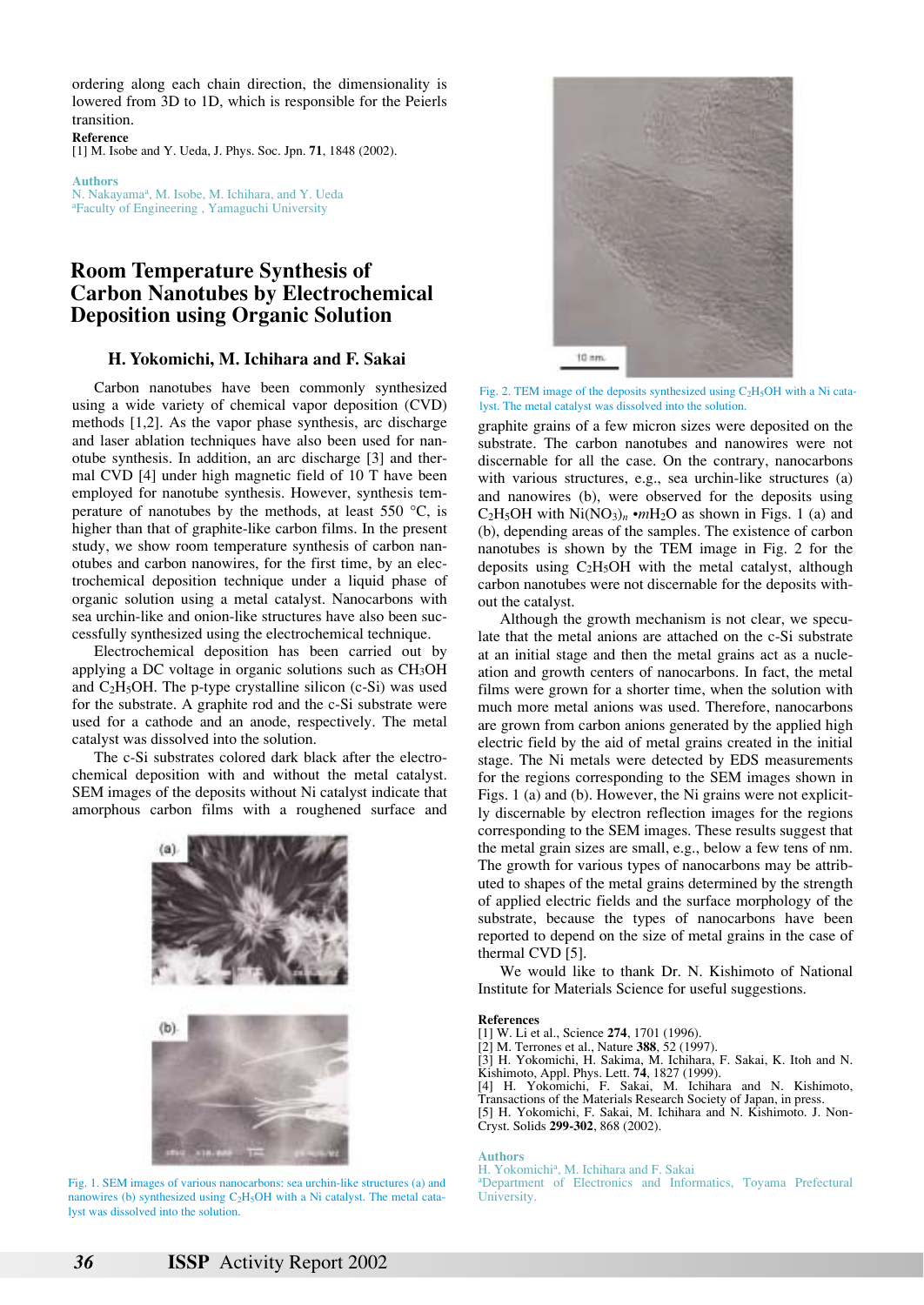# **X-ray and Optical Studies on One-Dimensional Organic Conductors**

# **T. Kawamoto, T. Mori, J. Yamaura, and H. Tajima**

Several TTP series donors [tetrathiapentalene (TTP) series donors] with methylthio groups realize one-dimensional electronic states owing to the side-by-side steric hindrance of the methylthio groups [1]. (ChTM-TTP)2*X*  $(X=GaCl<sub>4</sub>, AuBr<sub>2</sub>, and Au(CN)<sub>2</sub>)$  are quasi-one-dimensional organic conductors with dimerized donor stacking structures [2,3]. The crossover from a metal to a charge localized state takes place around 150 K (for the GaCl<sub>4</sub> salt), followed by an antiferromagnetic transition at 32 K [3]. (ChTM-TTP)2*X* is the first TTP conductor whose ground state is an antiferromagnetic insulator. Although these physical properties resemble (TMTTF)2Br, the charge localization temperature and the Néel temperature are much higher than those of the TMT*C*F salts.

Low-temperature crystal structure and optical properties of the quasi-one-dimensional organic conductor (ChTM-TTP)2GaCl4 have been investigated at the X-ray laboratory and the Spectroscopy laboratory in the Materials Design and Characterization Laboratory. As the temperature lowers, the disordered anion structure transforms to an ordered state with a superstructure wave vector of  $q=(1/2, 0, 1/2)$  (Fig.1). The peak intensities of the superlattice gradually increase in the metallic region, and are saturated below 150 K; this indicates that the charge localization below 150 K is independent of the superlattice. The reflectance spectra of (ChTM-TTP)2*X* suggest the existence of moderate interchain interactions (Fig.2). The transverse interactions are more pronounced in the GaCl<sub>4</sub> salt ( $t\perp/t_{||} \approx 1/7$ ) than the AuBr<sub>2</sub> and  $Au(CN)_2$  salts. The low-temperature optical reflectance of the GaCl4 salt shows no significant change, indicating that  $(ChTM-TTP)_2GaCl_4$  goes to an insulating state with a small energy gap, in consistent with the transport property. The low-frequency peak in the chain-axis optical conductivity is attributed to electron correlation,



Fig. 1. X-ray oscillation photograph of (ChTM-TTP)<sub>2</sub>GaCl<sub>4</sub> at room temperature (a) and 16 K (b) showing the  $q = (1/2,0,1/2)$  scattering (white arrows). The original axes are shown by black arrows.



Fig. 2. (a)Reflectance spectra and optical conductivities of (ChTM-TTP)2GaCl4 at room temperature. The solid lines in upper figure are the Drude-Lorentz fits. (b)Energy band structure and the Fermi surface of (ChTM-TTP)2GaCl4 calculated from the transfer integrals obtained through the optical experiment at room temperature.

though the expected on-site Coulomb repulsion *U* is relatively small. This scenario is consistent with the antiferromagnetic ground state of (ChTM-TTP)2*X*.

#### **References**

[1] T. Mori et al., Mol. Cryst. Liq. Cryst. **284**, 271 (1996).

[2] M. Ashizawa et al., Chem. Lett. 649 (1997).

[3] T. Kawamoto et al., Bull. Chem. Soc. Jpn. **75**, 435 (2002).

#### **Authors**

T. Kawamoto<sup>a</sup>, M. Ashizawa<sup>a</sup>, T. Mori<sup>a</sup>, T. Yamamoto, J. Yamaura, and H. Tajima

a Department of Organic and Polymeric Materials, Tokyo Institute of **Technology** 

# **The Magnetization Plateau and Commensurate - Incommensurate Transition in the 2D Triangular Antiferromagnet Cs2CuBr4**

# **Y. Fujii and M. Takigawa**

The quasi-two dimensional antiferromagnet  $Cs<sub>2</sub>CuBr<sub>4</sub>$ , where the magnetic  $Cu^{2+}$  ions with  $S=1/2$  form a distorted triangular lattice in the *bc*-plane, has attracted keen attention, since a plateau was observed in the magnetization curve at one-third of the saturation magnetization when the magnetic field was applied along the *b*- or *c*-axes [1]. Recent neutron diffraction experiments suggested a cycloidal incommensurate spin ordering propagating along the *b*-axis with  $T_N$ =1.4 K at zero field. In order to obtain microscopic insight into the spin structure and the spin dynamics in Cs2CuBr4, we have performed 133Cs NMR experiments in the temperature range down to 0.4 K under the magnetic field up to 15.9 T. A single crystal of  $Cs_2CuBr_4$ (2 mm×3 mm×4 mm) was used.

Figures 1 [A] and [B] show the NMR spectra obtained for the magnetic fields applied along the *b*- and *a*-axie,

**ISSP** Activity Report 2002 *37*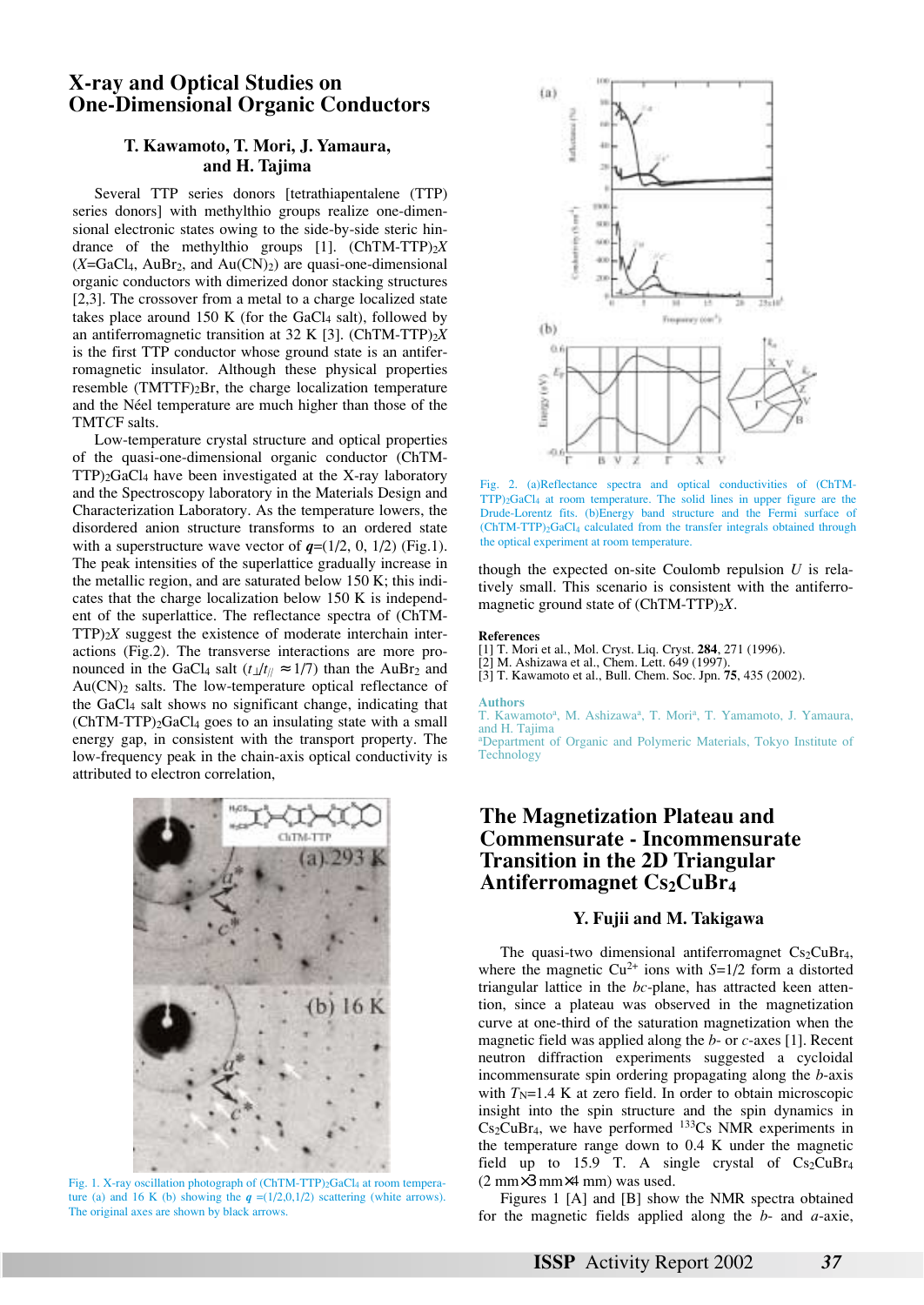

Fig. 1. The NMR spectra of  $^{133}Cs$  nuclei in Cs<sub>2</sub>CuBr<sub>4</sub> for the magnetic field along the [A] *b*- and [B] *a*-axie. Only the spectrum [A](b) obtained in the plateau phase shows discrete reaonance lines, while others exhibit continuous spectra. The proposed spin structure is shown for each spectrum.

respectively. Note that the spectrum [A]-(b) was measured in the 1/3-plateau phase, which occurs for the field range 14.0-15.5 T for *H*//*b* [1], while the others were obtained outside the plateau. In all cases, we observed two distinct  $^{133}Cs$ resonance lines, which correspond to tow inequivalent sites, A and B, in the unit cell, although we have been yet unable to assign each line to a specific cesium site.

The spectra in Fig. 1A(a) and A(c) for *H*//*b* outside the plateau show a characteristic double-horn type line shape with a continuum of finite intensity between two peaks. Generally, such line shape is a signature of an incommensurate structure, in which the magnetic hyperfine fields at nuclei have a sinusoidal modulation yielding a continuum. The peaks of the spectra correspond to the extrema of the modulation. The fact that the spectra are asymmetric is explained if the field is in the cycloidal spin plane. Since the spins should be more densely populated along the field direction (Fig.  $1[A](a)$ ), we expect a distortion from purely sinusoical hyperfine field modulation, resulting in an



Fig. 2. Temperature dependence of the spin-lattice relaxation rate at 14.5 T inside (*H*//*b*) and outside (*H*//*a*) the plateau phase.

asymmtric line shape.

Such a continuum is absent for the spectrum in the plateau region shown in Fig. 1[A](b). The spectrum consists only of two nearly symmetric discrete peaks with the intensity ratio approximately 1:2 for both A and B-sites. This result provides strong evidence that collinear up-up-down commensurate spin structure is realized in the 1/3-plateau phase.

In contrast, the spectra for the B-sites obtained for *H*//*a* (Fig. 1[B]), where the magnetization plateau was not observed, show symmetric double-horn type structure for all fields, indicating persistence of the incommensurate structure for the entire field range. The symmetric line shape suggests cone-type spin structure shown in Fig. 1[B], where the modulation of the hyperfine field is purely sinusoidal. It should be noted that, even though the cycloidal spin component is perpendicular to the field, anisotropic hyperfine interaction generally produces parallel component of the hyperfine field. The A-sites, on the other hand, show a sharp single peak, presumably because the anisotropy of the hyperfine interaction is not large enough.

The spin-lattice relaxation rates  $(1/T_1)$  measured at 14.5 T inside (*H*//*b*) and outside (H//a) the plateau phase are plotted against  $T/T_N$  ( $T_N$ : the Neel temperature) in Fig. 2. The relaxation rates decreases much more steeply for *H*//*b* than for *H*//*a*, indicating different low lying excitation spectra for commensurate and incommensurate phases. In particular, the slow decrease for *H*//*a* at low temperatures is presumably due to gapless phase flctuations in the incommensurate structure.

#### **Reference**

[1] H. Tanaka *et al*.: Phys. Rev. B**67**, 104431 (2003).

**Authors**

Y. Fujii<sup>a</sup>, T. Nakamura<sup>a</sup>, M. Chiba<sup>a</sup>, H. Kikuchi<sup>a</sup>, T. Goto<sup>b</sup>, K. Kodama, S. Matsubara, and M. Takigawa a Department of Applied Physics, Fukui University

<sup>b</sup>Graduate School of Human and Environmental Studies, Kyoto **University** 

# **Accurate Dynamic Structure Factor of the Homogeneous Electron Liquid**

# **H. Yasuhara and Y. Takada**

The electron liquid, an assembly of *N* electrons embedded in a uniform positive background, has been studied to clarify the nature of electron correlation in metals, putting aside the influence of the periodic ion potential. This simplified model poses us a tough problem, but after the struggles lasting longer than half a century, accurate knowledge of its almost all static properties is now acquired by a number of sophisticated methods including quantum Monte Carlo simulations over the entire region of metallic densities 1.88 $\lt r_s$  5.6 where  $r_s$  is the conventional density parameter.

As for dynamical properties, on the other hand, our knowledge is still not enough in spite of all previous efforts to go beyond the random-phase approximation (RPA) in an attempt to explain the double-peak structure in the dynamical structure factor  $S(q,\omega)$  observed in light metals like Al. Among approximation schemes, the Baym-Kadanoff (BK) conserving one formulated in terms of the full Green's function *G* is most suitable for the evaluation of  $S(q,\omega)$ . Accuracy of the result depends critically on the choice of the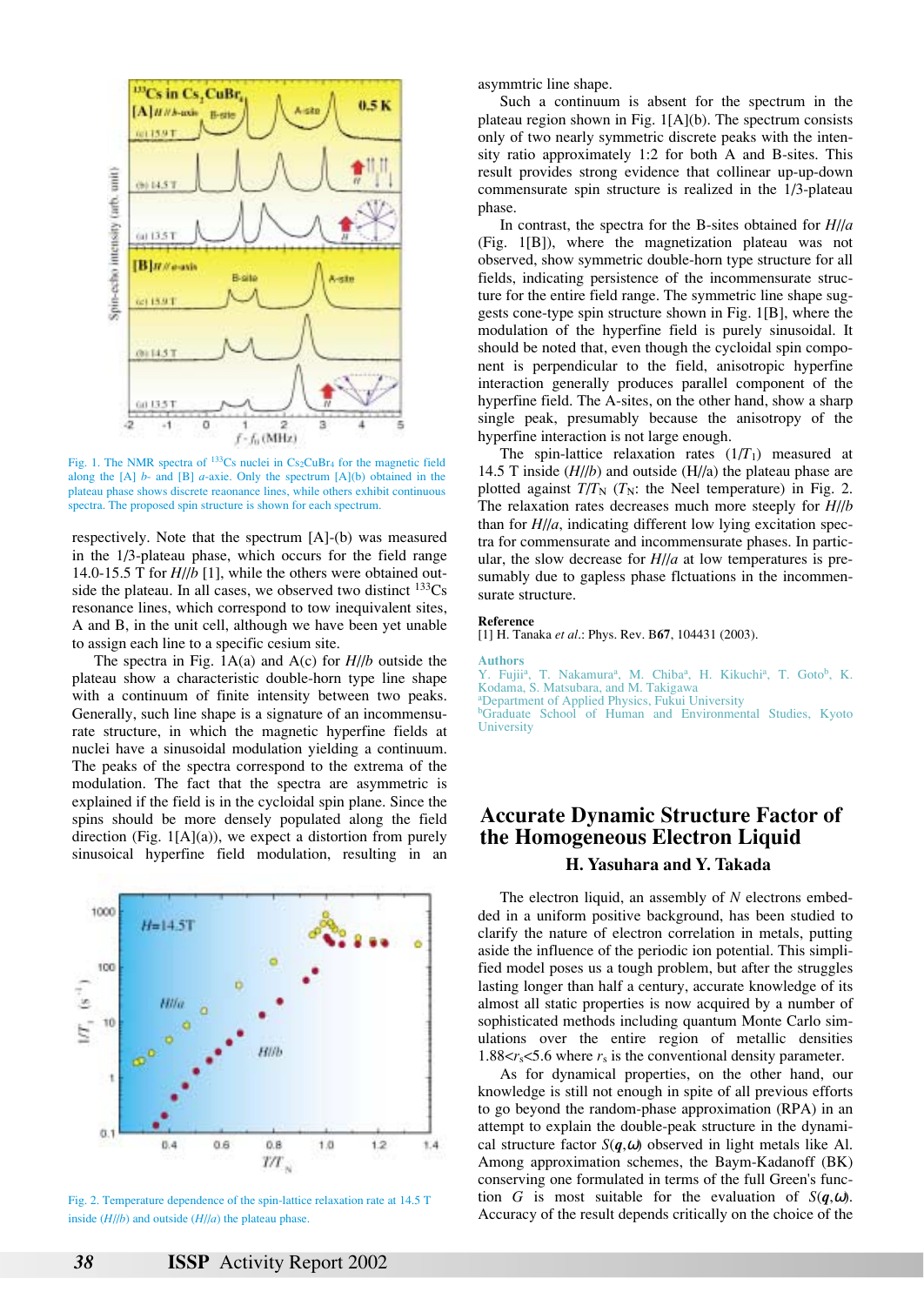

Fig. 1. Dynamical structure factor of the electron liquid at  $r_s = 5$ . The value indicated by  $\omega_p$  is the plasmon energy at  $q=0$ . The excitonic effect manifests itself in the structure indicated by *a*.

energy functional  $\Phi[G]$ , but the result will never become exact, since no algorithm is known to give the exact  $\Phi[G]$ .

A conceptually different scheme is developed to obtain the exact  $S(q,\omega)$  [1]; instead of pursuing  $\Phi[G]$ , we pay attention to the exact functional relations between the self-energy Σ and the vertex function  $Γ$ , obeying the microscopic conservation law. In particular,  $\Gamma$  is determined by the Bethe-Salpeter equation with an irreducible electron-hole interaction given by the functional derivative, δΣ/δ*G*. Starting from an arbitrary input, we iteratively revise both  $\Sigma$  and  $\Gamma$  simultaneously towards self-consistency through the relations, whereby the number of terms representing  $\Sigma$  generated in this iterative process rapidly increases, eventually covering all terms derivable from the exact  $\Phi[G]$  when the self-consistency is achieved.

In a numerical algorithm, however, the functional differentiation  $\delta \Sigma / \delta G$  is not feasible. Thus we need to invent an alternative scheme to revise  $\Gamma$  on a computer accurately and efficiently. Recently a physically motivated and accurate enough prescription is given for  $\Gamma$ [2], enabling us to obtain the result of  $S(q,\omega)$  [3] that is most accurate among all existing ones.



Fig. 2. Comparison between  $S(q,\omega)$  of the electron liquid at  $r_s$ =2.08 and the experimental one for Al metal.

Throughout the metallic-density region, qualitative features of  $S(q,\omega)$  remain the same; a typical example at  $r_s=5$  is given in Fig. 1. Besides a broad peak *b* located at almost the same position in the RPA, there appears a clear shoulder *a* accompanied by a steepened slope of the linear term in  $S(q,\omega)$  for small  $\omega$ . The peak *b*, being identified as "the center of gravity" of one-pair excitations, is transformed continuously into the plasmon peak as |*q*| decreases. The shoulder *a* is well developed particularly for  $1.4 < |q|/p_F < 2$  and the slope is surprisingly enhanced over the RPA value accordingly. These features imply inseparable coupling between one- and multi-pair excitations in the one-pair excitation region, attractive electron-hole multiple scattering (excitonic effect) on the low- $\omega$  side of the one-pair region, and extra contributions from multi-pair excitations outside of it.

Since accurate knowledge of  $S(q,\omega)$  of the electron liquid is now available, we have compared it with the experimental one for Al, a metal regarded as most electron-liquidlike with  $r_s$ =2.08, in order to see how the band effects modifies the actual structure of  $S(q,\omega)$ . The result of comparison is shown in Fig. 2, which leads us to conclude that the electron-liquid model applies well to Al on the whole and especially so for  $\omega \ll E_F$  (~11eV). The discrepancy from the model at higher  $\omega$  is ascribed to the strong tight-binding nature of unoccupied 3*d* and 4*f* bands in Al, leading to the structure *c* in Fig. 2.

#### **References**

- [2] Y. Takada, Phys. Rev. Lett. **87**, 226402 (2001).
- [3] Y. Takada and H. Yasuhara, Phys. Rev. Lett. **89**, 216402 (2002).

**Authors** Y. Takada and H. Yasuhara<sup>a</sup> a Institute for Materials Research, Tohoku University.

# **Magnetic Field-Induced Transition from a Spin Jahn-Teller Antiferromagnet to a 3-1 Spin Ordered State in Geometrically Frustrated Chromium Spinel**

### **H. Ueda and T. Goto**

It is well known that antiferromagnetism on the pyrochlore lattice is a subject of strong frustration, giving rise to highly degenerate magnetic ground states. To lift the gigantic degeneracy, the system often experiences a structural phase transition at low temperatures, which may be viewed as a spin Jahn-Teller effect. In the presence of magnetic field, however, the situation should be altered substantially. We might expect the formation of completely different spin ordering pattern produced by the interplay between the frustration and the field induced spin alignment. This spin state transition is likely accompanied with the structural phase transition.

The  $CdCr<sub>2</sub>O<sub>4</sub>$  oxide with the normal spinel structure is one of the best defined spin Jahn-Teller systems together with  $ZnCr_2O_4$ . A magnetic ordering in  $CdCr_2O_4$  is marginally achieved by experiencing a structural transition from cubic to tetragonal at 7.8 K. From the high temperature susceptibility, the Weiss temperature  $\Theta$  is estimated to be -70 K. For the chromium ion with *S*=3/2, a magnetic field of 1 T corresponds to a temperature of 2 K. This implies that the energy scale of magnetic interaction in CdCr<sub>2</sub>O<sub>4</sub> is com-

**ISSP** Activity Report 2002 *39*

<sup>[1]</sup> Y. Takada, Phys. Rev. B **52**, 12708 (1995).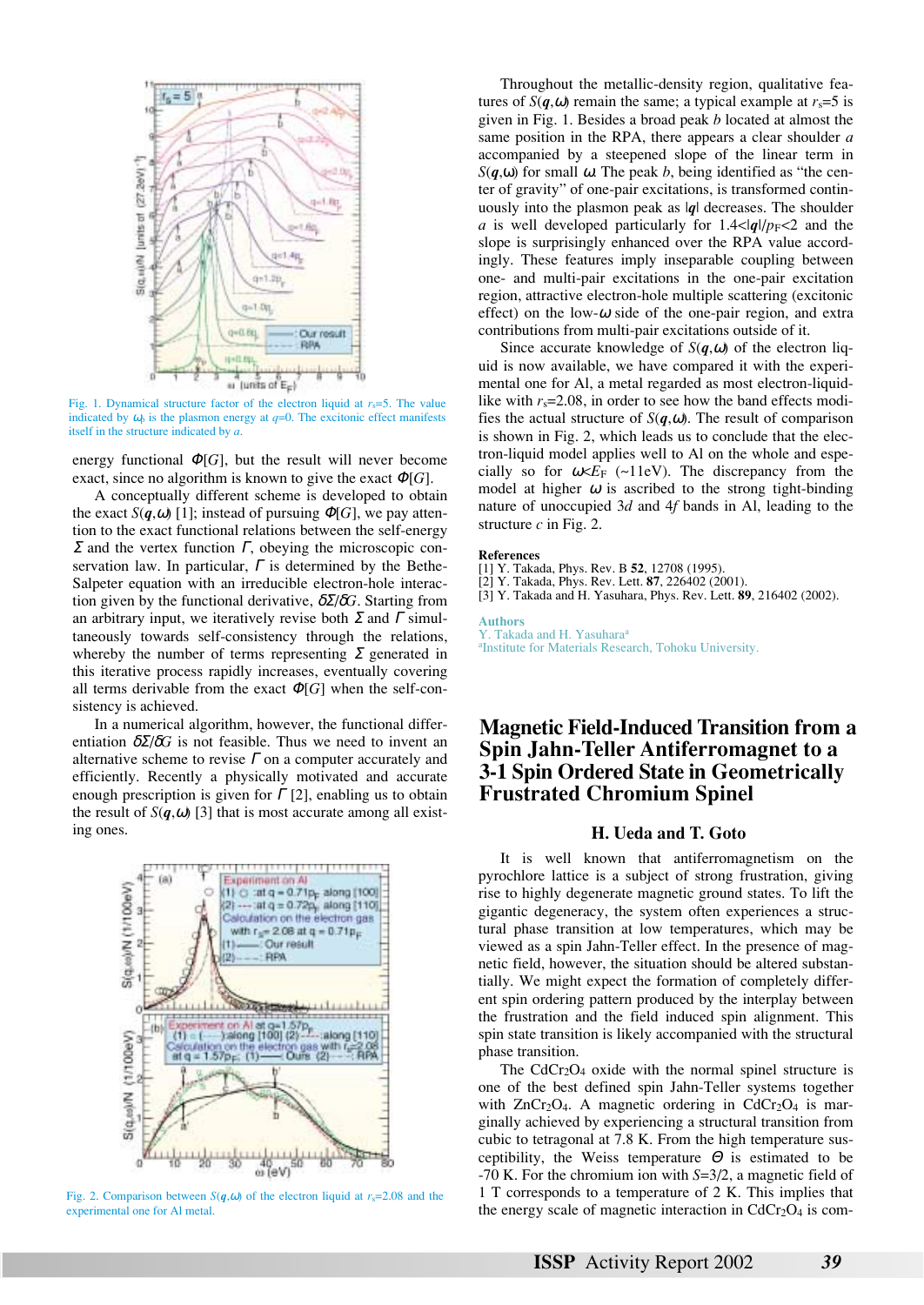

Fig. 1. Temperature dependence of the magnetization curve of CdCr<sub>2</sub>O<sub>4</sub> for the [111] direction. At low temperatures, a metamagnetic step at 28 T with a preceding plateau region is observed. A clear hysteresis behavior indicates first-order transition. Although the step feature becomes broad with increasing temperature, it should be noted that the transition takes place above  $T_N =$ 7.8 K. The inset shows the *H*-*T* phase diagram up to 46 T.

parable to that of an experimentally achievable magnetic field of several tens Tesla. Taking the advantage of relatively small magnetic interaction, we explored field-induced phase transitions using pulsed high magnetic fields at ISSP.

We found a novel metamagnetic transition in  $CdCr<sub>2</sub>O<sub>4</sub>$ . The magnetization curve for 1.8 K shows a discontinuous jump around 28 T, followed by a magnetization plateau as shown in Fig. 1. The magnetization jump shows a hysteresis, indicating that it represents a first-order transition. This transition is accompanied by a jump of the magnetostriction. Considering the absence of spin-orbit coupling, this relatively large magnetostriction is surprising. We believe that this implies a strong spin-lattice coupling enhanced by a frustration.

The magnetic moment at the plateau is 1.5  $\mu_B/Cr^{3+}$ , which is exactly one half of the full moment of Cr3+ (*S*= 3/2). One half plateau can be naturally understood by considering three up and one down configuration of four spins on each tetrahedron, which may be considered as three dimensional analogue of the 1/3 magnetization plateau in triangular antiferromagnets. There are two possible spin structures. One has a rombohedral symmetry (*R*3*m*), in which ferromagnetic kagomé and triangular layers are antiferromagnetically stacked along the [111] direction, as shown in Fig. 2. The other has a cubic symmetry (*P*4332 or *P*4132) with down spins occupying the next nearest site.

The temperature dependence of the novel field-induced transition was measured. In low fields, a discontinuous change of the slope is clearly observed between 7 K and 8 K, which corresponds to the antiferromagnetic (spin Jahn-



Fig. 2. Two possible configurations in the plateau phase. Red circles correspond to up-spins and blue circles to down-spins. The left structure is cubic (*P*4332) and the right one is rhonbohedral (*R*3*m*).

Teller) transition. It should be emphasized that even above the antiferromagnetic transition temperature, the first-order transition to the 3-1 state can clearly be observed around 30 T. Eventually above 10 K, the transition becomes broad and hardly identified. These results can be summarized visually as a *H*-*T* phase diagram in the inset of Fig. 1.

In summary, we found for the first time a 1/2 magnetization plateau in the *S*=3/2 Heisenberg pyrochlore antiferromagnet CdCr<sub>2</sub>O<sub>4</sub>. This spin version of a 3-1 charge ordering recently found in  $\text{AlV}_2\text{O}_4$  implies that the 3-1 ordering is quite universal in the pyrochlore lattice.

### **Authors**

H. Ueda<sup>a</sup>, H. A. Katori<sup>a</sup>, H. Takagi<sup>a</sup>, H. Mitamura, T. Goto aktrica en al est en la especial and Chemical Research RIKEN (The Institute of Physical and Chemical Research)

# **Superconductivity in Lithium Under High Pressure**

# **K. Shimizu and T.Yagi**

In light elements, it is expected that superconductivity occurs at high temperature. For example, in case of hydrogen, the transition temperature above room temperature has been predicted [1], if it is compressed high enough and transformed into metallic phase. Expected transition pressure of hydrogen into metallic phase, however, is too high to achieve using current high pressure experimental techniques. At ambient condition, lithium is the lightest metal of all the elements and superconductivity at lower pressures are expected. Previous electrical resistance measurements on lithium under high-pressure and low-temperature reported a drop of resistance at around 7 K under pressure [2], which was proposed to be the onset of superconductivity. However, because of the experimental difficulty to confine lithium in a sample chamber of high pressure vessel, no confirmation was made since then. In the present study, we have made a small pit at the top of the diamond-anvil apparatus, as shown in Fig. 1, which works as a sample chamber. Because of the extreme hardness of diamond, such machining was difficult but by using a focused ultraviolet beam from pulsed KrF-excimer laser, wavelength 248 nm, we could make such a pit. Lithium was successfully confined in this pit and the electrical resistance was measured up to 48 GPa [3]. Normal metallic behavior was observed until the pressure was raised up to 30 GPa. When the pressure was



Fig. 1. A photograph of a pit prepared at the top face of diamond anvil. The size of the pit is 50  $\mu$ m in diameter and 7  $\mu$ m deep, on the 300- $\mu$ m pressure surface of the synthetic type Ib diamond anvil. The pit was prepared by a focused ultraviolet beam from pulsed KrF-excimer laser.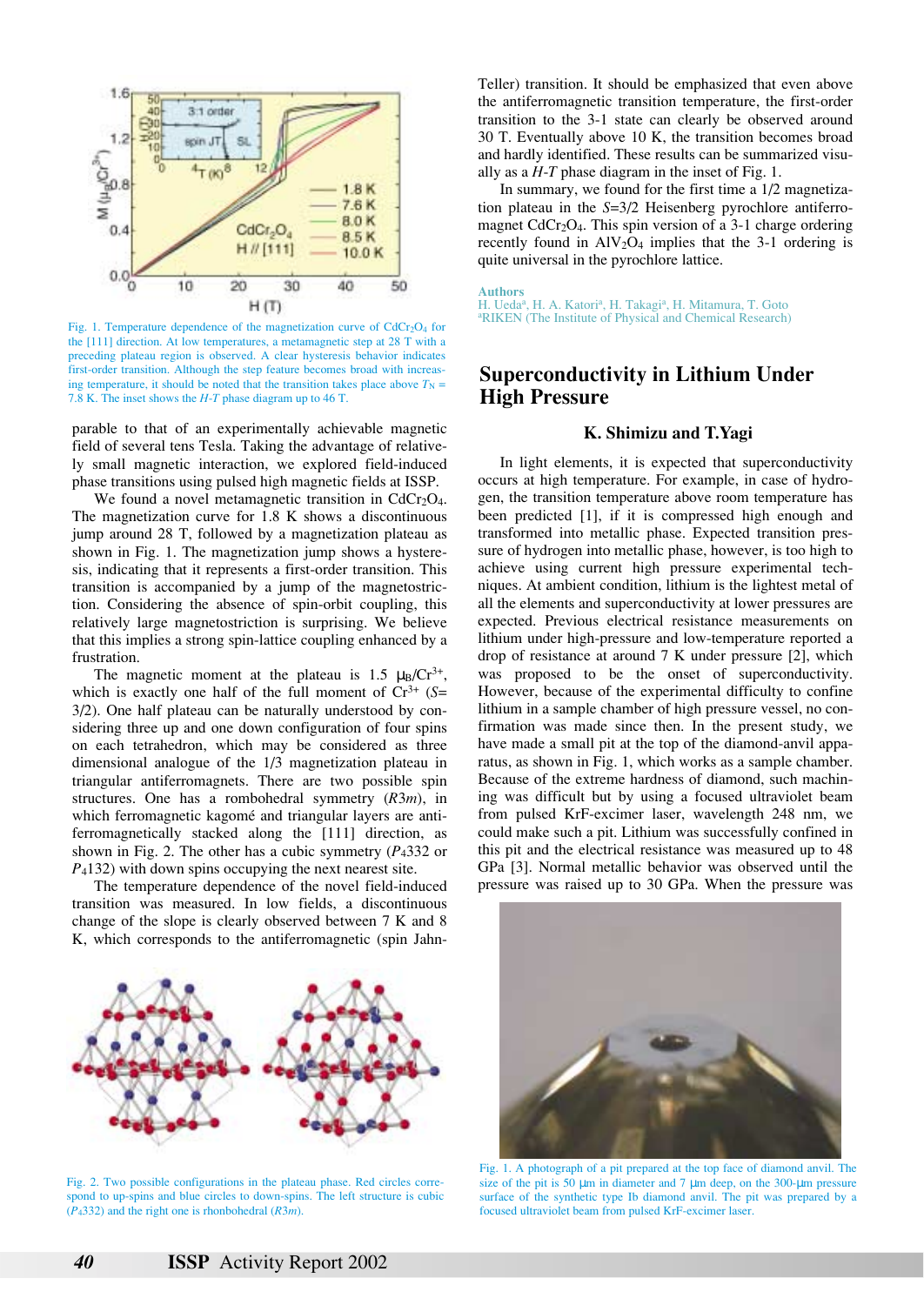

Fig. 2. Some examples of the electrical resistance of lithium measured at temperatures below 50 K. In this series of experiment, the pressure was changed at 4 K and the increment of the resistance during compression was negligible. The observed onset temperature of the drop shifted to higher temperature with increasing pressure, and reached to 20 K at 48 GPa.

increased further above 30 GPa, a drop of resistance was observed at around 7 K, as shown in Fig. 2, and the onset temperature of the drop sifted to higher temperature with increasing pressure. It has reached to 20 K at 48 GPa. The effect of magnetic fields on the behavior of the resistance drop was also measured, from which we could conclude that this drop of resistance is due to the onset of superconductivity of lithium.

In this study we showed that lithium becomes superconducting at pressures greater than 30 GPa, with a pressure dependent transition temperature  $(T_c)$  of 20 K at 48 GPa. This is the highest observed  $T_c$  of any element; it confirms the expectation that elements with low atomic numbers will have high transition temperatures, and suggests that metallic hydrogen will have a very high  $T_c$ . According to theoretical predictions on lithium, we may be able to achieve a  $T_c$  higher than 20 K on further compression and further studies are now in progress.

#### **References**

[1] C.F. Richardson and N.W. Ashcorft, Phys. Rev. Lett. **78**, 118  $(1997)$ .

[2] T. H. Lin and K.J. Dunn, Phys. Rev. B**33**, 807 (1986).

[3] K. Shimizu, H. Ishikawa, D. Takao, T. Yagi, and K. Amaya, Nature, **419**, 597(2002).

**Authors**

K. Shimizu<sup>a</sup>, H. Ishikawa<sup>a</sup>, D. Takao<sup>a</sup>, T. Yagi, and K. Amaya<sup>a</sup> a Osaka University

# **Unusual Pressure Effects on CDW and Superconductivity in ZrTe3**

### **K. Yamaya and Y. Uwatoko**

In low-dimensional electron systems, there exist a variety of ground states such as charge-density-wave, spin-density-wave (CDW, SDW), and superconductivity. On investigating their coexistence or competition between them, the application of pressure has been used as a powerful tool. Pressure-induced suppression of C(S)DW and enhancement of superconductivity are understood basically by change in a nesting effect of the Fermi surface under pressure. ZrTe<sub>3</sub> is one of transition-metal trichalcogenides MX3 that is well



Fig. 1. Temperature dependence of resistance measured along the a-axis under pressure in ZrTe3. A humped resistance anomaly is due to the CDW transition.

known as linear chain compounds and it undergoes a CDW state near 63 K and a superconducting state at *ca*. 2 K [1]. However, the properties of CDW and superconductivity of  $ZrTe<sub>3</sub>$  are largely different from those of typical  $MX<sub>3</sub>$  such as  $NbSe<sub>3</sub>$  and TaS<sub>3</sub>; the CDW nesting vector has no component of the chain-axis direction and the superconductivity is not of bulk nature but filamentary. These features of ZrTe3 lead us to an interest whether competition between the superconductivity and the CDW is explained by the Fermi surface nesting. We investigated the pressure effect of CDW and superconductivity in ZrTe<sub>3</sub> by measuring the electrical resistance down to 1.2 K under pressures up 0.6 Gpa using a clamp type piston-cylinder.

Fig. 1 shows the temperature dependence of the resistance along the *a*-axis between 20 K and 90 K under pressure [2]. At ambient pressure the resistance exhibits a humped anomaly near  $T_{CDW}$ =63 K. As pressure increases,  $T_{CDW}$  and a magnitude of the resistance anomaly increase largely. This shows that CDW of ZrTe3 is significantly enhanced under pressure.

Fig. 2 shows the temperature dependence of resistance near the superconducting transition under pressure. The transition width is broad because of the filamentary nature of superconductivity. We defined  $T_c$  as the temperature corresponding to the zero resistance.  $T_c$  decreases significantly



Fig. 2. Temperature dependence of resistance measured along the *a*-axis below 9 K under pressure. The superconducting transition width is broad, which can be represented well as the one-dimensional fluctuation even under pressure [3].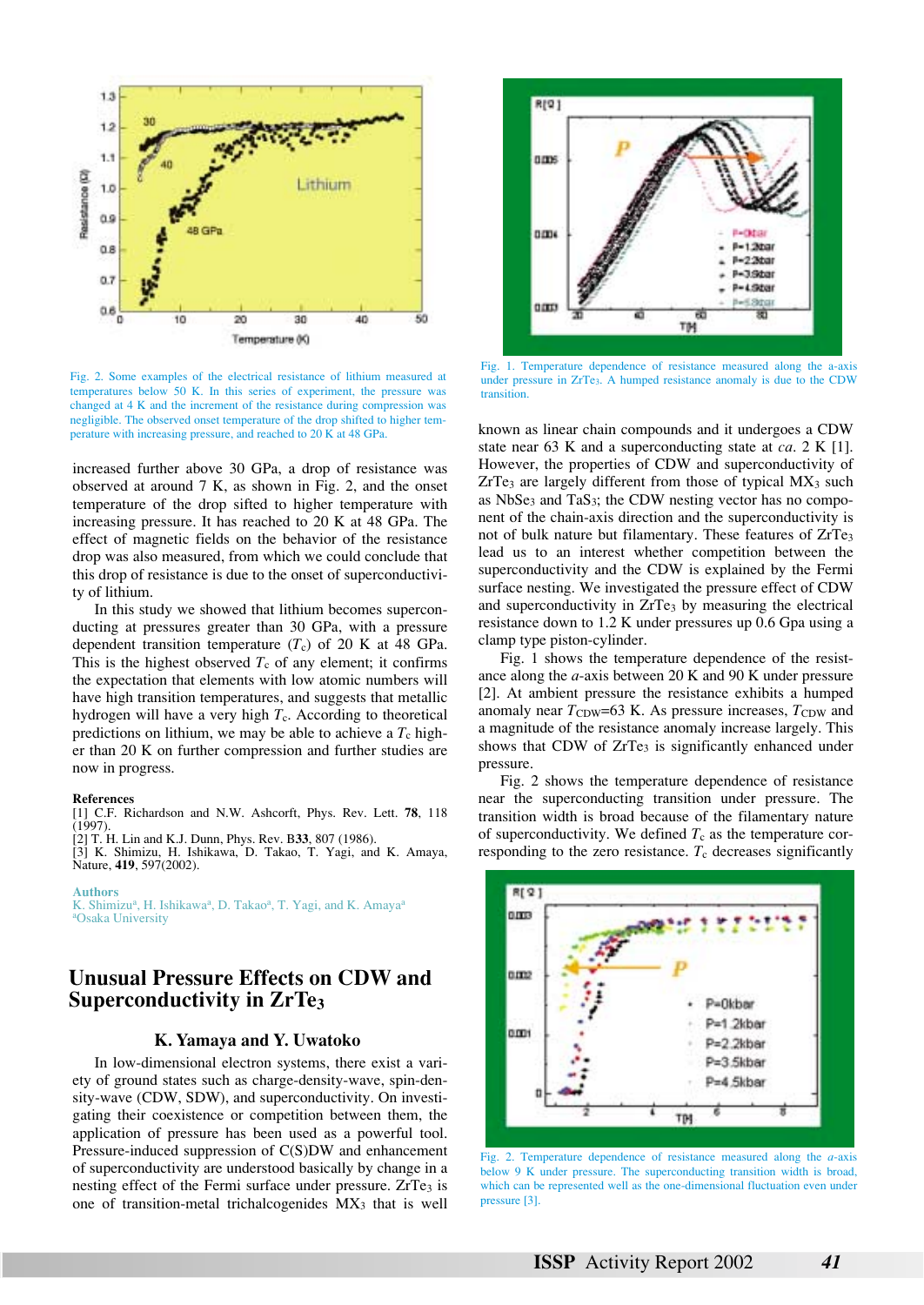with increasing pressure, showing the strong suppression of the superconductivity under pressure [3].

Contrary to the usual pressure effect on competition between CDW and superconductivity, we found pressureinduced enhancement of CDW and suppression of superconductivity in ZrTe<sub>3</sub>. This suggests that competition between the superconductivity and the CDW is not simply explained by the nesting effect of the Fermi surface, but other origin is needed. Recent experiment of photoemission spectroscopy shows the CDW pseudogap formation growing from ~280 K [4]. The relationship between the pressure-enhanced CDW and the CDW pseudogap formation is expected, although yet inexplicable. Measurements under higher pressure are needed.

#### **References**

[1] S. Takahashi, T. Sambongi and S. Okada, J. de Phys., **44**, C3-1733 (1983).

[2] K. Yamaya, M. Yoneda, S. Yasuzuka, Y. Okajima, and S. Tanda, J. Phys.: Condens. Matter, **14**, 10767 (2002).

[3] K. Igarashi, S. Yasuzuka, K. Inagaki, S. Tanda, Y. Okajima, M. Hedo, Y. Uwatoko, and K. Yamaya, J. de Phys. IV, **12**, 97 (2002).

[4] T.Yokoya (private communication).

#### **Authors**

M. Yoneta<sup>a</sup>, S. Yasuzuka<sup>a</sup>, K. Igarashi<sup>a</sup>, Y. Okajima<sup>b</sup>, K. Inagaki<sup>a</sup>, S. Tanda<sup>a</sup>, N. Hedo, Y. Uwatoko and K. Yamaya<sup>a</sup> a Dept. Appl. Phys. Hokkaido University **bAsahikawa National College of Technology.** 

# **Superconductivity at 14.2K in Layered Organic Under Extremely High Pressure**

### **H. Taniguchi, M. Hedo, Y. Uwatoko**

Since the pressure, in general, weakens the electron correlation, even stiffly localized electrons in the Mott insulator are expected to itinerate eventually under high pressure. Upon this concept, we have picked up the molecular-based Mott insulator,  $β'$ -(BEDT-TTF)<sub>2</sub>ICl<sub>2</sub> [1], among many organic systems and tried to metallize it by application of pressure, motivated by the fact that novel superconductivity was often behind the insulating phase. Because the insulating nature of  $β'$ -(BEDT-TTF)<sub>2</sub>ICl<sub>2</sub> is very strong, the pressure range of 0-2 GPa, which can be achieved by the widely-used piston-cylinder-type pressure cell, is not sufficient for the present requirement. Then we adopt the cubic anvil press [1], which makes it possible to measure the resistivity under high pressure in the range of 2.0-10.0 GPa. Although there are only a few studies [2,3], on the BEDT-TTF-based complex under such extreme pressure, the resistivity of the present salt has been successfully measured up to 9.4 GPa with good reproducibility.

Figure 1 shows the logarithmic resistivity of the  $\beta$ '- $(BEDT-TTF)$ <sub>2</sub>ICl<sub>2</sub> as a function of temperature for various pressures. The insulating behavior is gradually suppressed with increasing pressure. Around 6.5 GPa, the metallic temperature variation appears in the high-temperature range followed by the low-temperature semiconducting behavior. At almost the same time, a sharp peak shows up in the lowtemperature range. This peak is rapidly suppressed by further elevated pressure with gradual increase of the peak temperature. Finally, the clear superconducting transition with vanishing resistivity emerges below the normal metallic state. Detailed characterization of the pressure-dependence of the present superconductivity confirms that  $T_c$  reaches a



Fig. 1. Resistivity of  $β'$ -(BEDT-TTF)<sub>2</sub>ICl<sub>2</sub> salt as functions of temperature and pressure.

maximum value, 14.2 K (onset), at 8.2 GPa (the inset). This is the highest  $T_c$  among the organics known to date.

We have constructed the pressure-temperature phase diagram of  $\beta'$ -(BEDT-TTF)<sub>2</sub>ICl<sub>2</sub> salt through this study, as shown in the Fig.2. The superconducting phase (S) just borders on the insulating phase (I). This feather suggests that the appearance of the present supercondcutuvity originates from unconventional mechanism, as is the case with other highly correlated electron systems. Further researches are required to clarify this issue.

#### **References**

[1] N. Mori *et al*., JJAP Series No. 8, p. 182.

[2] K. Murata *et al*., Synth. Met. **103**, 1891(1999).

[3] M. Miyashita *et al*., Physica C in press.

**Principle Publication and Authors**

H. Taniguchi<sup>a</sup>, M. Miyashita<sup>a</sup>, K. Uchiyama<sup>a</sup>, K. Sotoh<sup>a</sup>, N. Mori<sup>a</sup>, H.<br>Okamoto<sup>b</sup>, K. Miyagawa<sup>c</sup>, K. Kanoda<sup>c</sup>, M. Hedo and Y. Uwatoko, J. Phys. Soc. Jpn. **72**, 468 (2003).



Fig.2. Pressure-temperature phase diagram of β'-(BEDT-TTF)<sub>2</sub>ICl<sub>2</sub>. Metallic (M), insulating (I), and superconducting (S) phases are shown.  $T_N$  of antiferromagnetic ordering has been determined only for ambient pressure.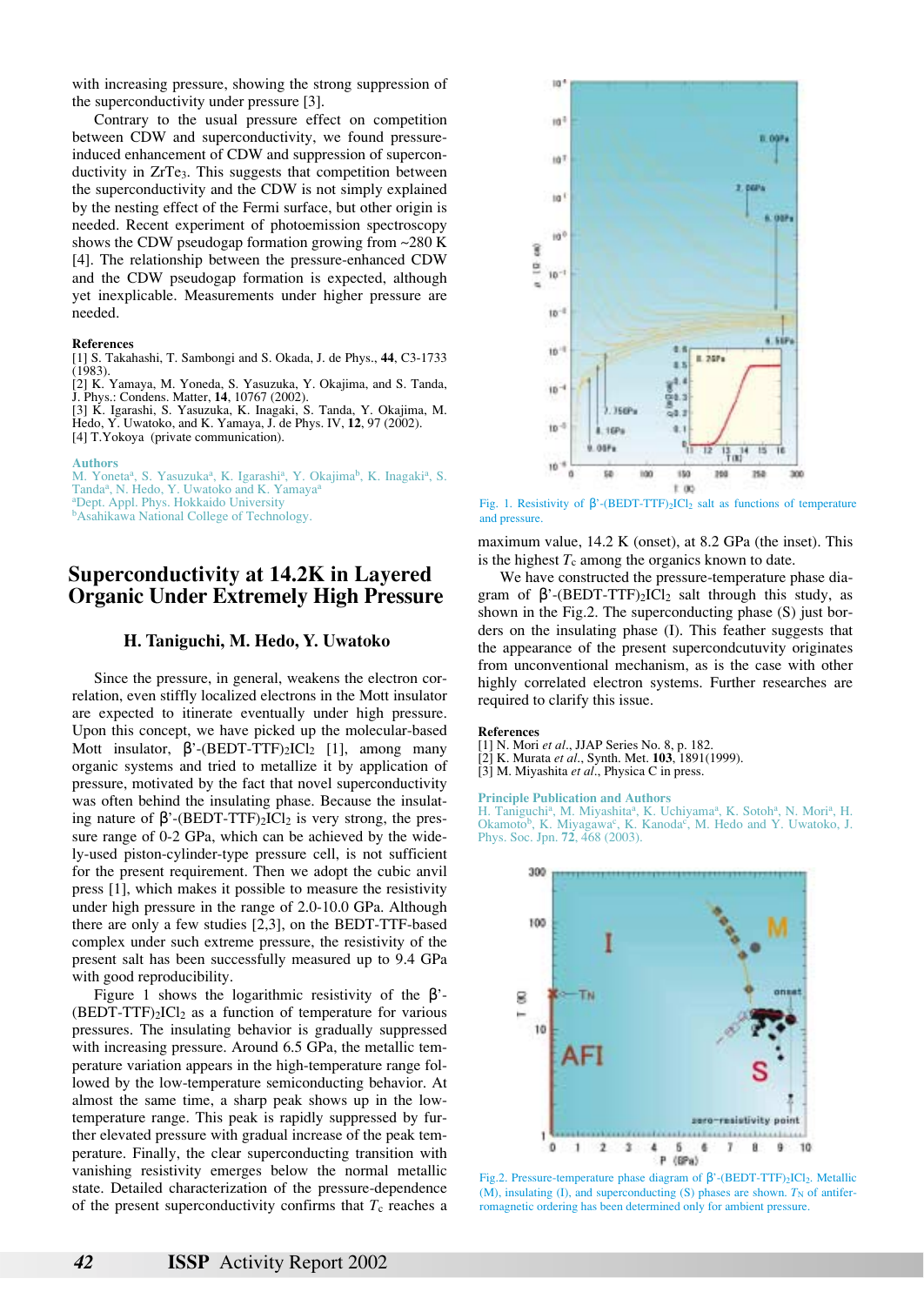# **Novel Antiferromagnetism in Mixed Valence System YbMn<sub>2</sub>Ge<sub>2</sub>**

### **T. Fujiwara and Y. Uwatoko**

The ternary intermetallic compounds  $RMn_2Ge_2$  crystallize in the tetragonal  $ThCr<sub>2</sub>Si<sub>2</sub>$  type structure and their magnetic characteristics are dominated by the Mn 3*d*−Mn 3*d* magnetic interactions. YbMn<sub>2</sub>Ge<sub>2</sub> with unstable 4f electron states shows a quite unique antiferromagnetism. As is shown in a *P*−*T* phase diagram (Fig.1), the Néel temperatures,  $T_{N1}$ and  $T_{N2}$ , simultaneously exhibit a minimum and maximum at ~1.25 GPa, respectively [1]. This indicates that a magnetic structural change occurs at  $P_c \sim 1.25$  GPa and AFM I state competes with AFM II state in YbMn2Ge2. Such a competition behavior has not been found in other RMn<sub>2</sub>Ge<sub>2</sub> compounds being in static  $R^{3+}$  ionic states so far. These suggest that there is a strong correlation between the valence instability of the Yb ion and the Mn 3*d*−Mn 3*d* magnetic interactions. Thus, we investigated a pressure dependence of a valence of Yb ionic state by X-ray absorption spectroscopy (XAS) measurements.

Figure 2 shows the normalized XAS spectra near the Yb  $L_{III}$  threshold of YbMn<sub>2</sub>Ge<sub>2</sub> under various pressures at 300 K. In the spectra at 0 and 0.59 GPa, we can recognize an apparent dual peaked edge structure which is typical feature in mixed valence systems. With applying pressure, the  $L_{III}$ edge spectra of this system drastically change, indicating that the mean valence of Yb ion relatively varies toward the trivalent state. These spectra can be interpreted as the superposition of two LIII white lines. We can obtain the fractional occupation of 4*f* configurations from the intensity ratio of the two  $L_{III}$  white lines. In order to estimate the Yb mean valence, all the normalized spectra were analyzed in the standard procedure by fitting with two subspectra which are attributed to the  $Yb^{2+}$  and  $Yb^{3+}$  final states with the electronic configurations of  $(2p^5 4f^{14} 5d^*)$  and  $(2p^5 4f^{13} 5d^*)$ , respectively, where each subspectrum consists of a Lorentzian and an arctangent function [2]. Consequently, the Yb mean



Fig. 1. *P*−*T* phase diagram of YbMn<sub>2</sub>Ge<sub>2</sub>.



Fig. 2. X-ray absorption spectra near the Yb  $L_{III}$  threshold at 300 K under various pressures in YbMn<sub>2</sub>Ge<sub>2</sub>. The estimated Yb mean valence is plotted as a function of pressure in the inset

valence at ambient pressure was estimated to be  $\sim$  2.4. This indicates that  $YbMn_2Ge_2$  is a typical mixed valence system. The estimated Yb mean valence is plotted as a function of pressure in an inset of Fig. 2. Here, the solid lines are guide to the eye for a variation of the Yb mean valence upon pressurization and the bluish broken line represents the critical pressure  $P_c \sim 1.25$  GPa which was estimated from the magnetization measurements under high pressures. It can be clearly seen that the Yb mean valence abruptly changes around  $0.9 \sim 1.25$  GPa. Therefore, we can conclude that the pressure induced phase transition at  $P_c \sim 1.25$  GPa originates in the abrupt change of Yb valence near the  $P_c$ . These results are direct evidence that the instability of Yb 4*f* electrons state much affect on the Mn 3*d*−Mn 3*d* dominant interactions in  $RMn_2Ge_2$  compounds as shown in Fig.1.

#### **References**

[1] T. Fujiwara, H. Fujii, Y. Uwatoko, K. Koyama, M. Motokawa and T. Shigeoka, Acta Physica Pol B. **34**, 1541 (2003). [2] L. M. Falicov, W. Hanke and M. B. Maple. (Eds.), Valence fluctuations in Solids, North-Holland, Amsterdam, 1981.

**Authors**

T. Fujiwara<sup>a</sup>, H. Fujii<sup>a</sup> and Y. Uwatoko<br><sup>a</sup>Eaculty of Integrated Arts and Science Faculty of Integrated Arts and Sciences, Hiroshima University.

# **Vortex and Texture in Rotating Superfluid 3He**

### **O. Ishikawa, T. Mizusaki and M. Kubota**

Texture is one of the crucial subjects in studying superfluid 3He. The texture is the configuration of internal freedom of condensation in spin space and in momentum space, where the *d*-vector and *l*-vector are the order parameters representing such freedom, respectively. The configuration of vectors are determined by several external conditions such as magnetic field, boundary, flow field etc.. The energy corresponding to such a condition and the internal dipole energy compete each other and make a textural pattern in the two vector fields. Sometimes texture includes a defect in the condensation state as a result of competition.

Recently three types of texture were found in narrow cylinders with 100  $\mu$ m radius in A phase. Nuclear Magnetic Resonance (NMR) technique is employed to identify each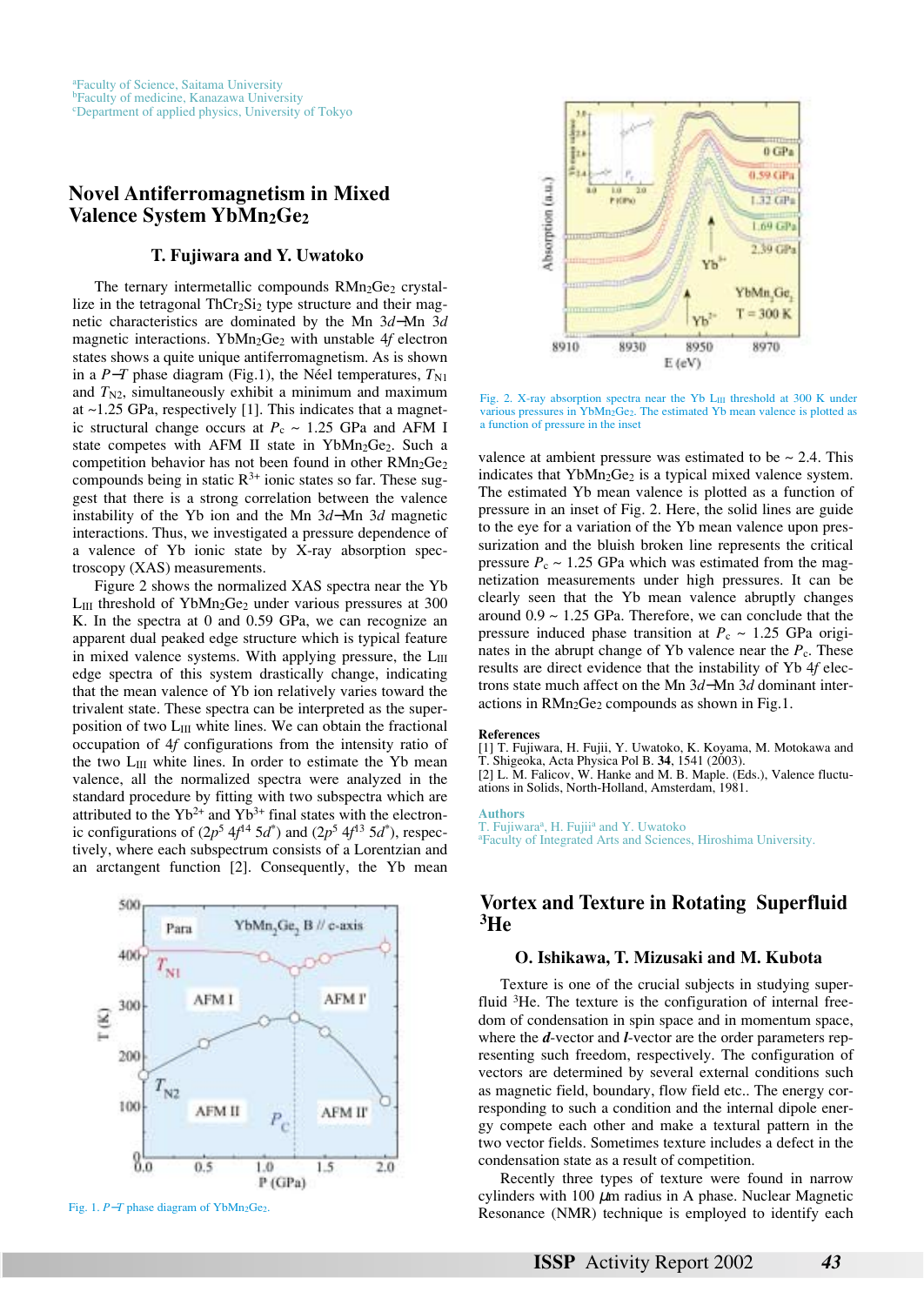type of texture and it became evident that rotation of the cryostat which holds the sample cylinders is an important external condition to do so, especially up to the world fastest speed of 6.28 rad/sec at a constant temperature during the whole measurement[2].

The radius of a long and narrow cylindrical sample was about ten times larger than the dipole coherence length so any suppression of the order parameter is not expected. But the boundary restriction on *l*-vector field strongly produces an effect on the overall texture in the cell, which is definitely different from that of bulk liquid.

Figure 1 shows three NMR absorption spectra corresponding to three types of texture, observed at  $T/T_c=0.75$ right after it was cooled through  $T_c$  from normal phase and at  $\Omega$ =0 rad/sec, where  $\Omega$  is the angular velocity of the rotating cryostat. Both A and B types of texture were observed when the liquid was cooled slowly through  $T_c$  from normal phase by cooling rate of 1  $\mu$ K/min. The difference between A and B is due to the external condition of the magnetic field and the rotational direction while going through  $T_c$ . Type A texture is found under the rotation at  $\Omega$ =+2 rad/sec and the magnetic field *H*=-22mT. On the other hand, type B texture is formed under the same rotation but the opposite magnetic field  $(\Omega=+2 \text{ rad/sec}, H=+22 \text{ mT})$ . Type C texture was observed when the liquid was cooled as fast as 10  $\mu$ K/min, ten times faster than for type A and B. This type C texture did not depend on the external condition of the magnetic field and the rotation through  $T_c$ . The creation mechanism of type C is not clear. The large intensity of satellite peak denoted by arrow may be due to the defect in texture along the sample axis.

The absorption spectra for type A and B are changed by rotating the cryostat, showing the appearance and disappearance of the satellite signal and the change of main peak over the critical angular velocity  $\Omega_n$  and under another one  $\Omega_a$ , respectively. Such a hysteresis is attributed to the quantum vortex in the cell. Assuming a single vortex in the sample liquid, the quantum number of circulation is just 3. This integer is representing a macroscopic quantum phenomena but 3 is a curious number, because the continuous vortex in A phase has the quantum number of 2. Between  $+/-\Omega_n$  the intensity of main peak changed a little by rotation. This means that each type A and B texture has an angular momentum to couple with the rotation even in this rotating speed. But it is evident to any one that the behavior of type A and B is very different from each other (Fig.2). So the



Fig. 1. NMR absorption spectra for  $\Omega$ =0 at  $T/T_c$ =0.75 as a function of frequency shift from the Larmor frequency. Spectra for 3 textures labeled by a dotted line for A, a dashed line for B and a solid line C are shown.



Fig. 2. NMR absorption of the main peak as a function of rotation speed  $\Omega$ during acceleration and deceleration cycle. The condition of cooling the sample through *T*<sup>c</sup> are : (a) (+2 rad/sec, -22 mT), (b) (+2 rad/sec, +22 mT), (c) (-2 rad/sec,  $+22$  mT), (d)  $(-2 \text{ rad/sec}, -22 \text{ mT})$ . The spectra  $(a)$  and  $(c)$  corresponds to type A texture and (b) and (d) to type B. Arrows indicate the direction of taking data and vertical lines are  $\Omega$ <sub>n</sub> and  $\Omega$ <sub>a</sub> for type A.

types A and B texture have different configurations of *l*-vector possessing the same angular momentum which may explain the same critical angular velocity  $\Omega_a$  for vortex disappearance in both types of texture.

We believe that we are starting up a new field of superfluidity study where variety of intenal freedom of Cooper pairs plays interesting new phenomena.

#### **References**

[1] R. Ishiguro, M.Yamashita, O.Ishikawa, *el al*., Physica B**329-333,** 66(2003).

[2] M. Kubota, *el al*., Physica B**329-333**, Part1 1577(2003).

### **Authors**

O. Ishikawaa and M. Kubota. aOsaka City University

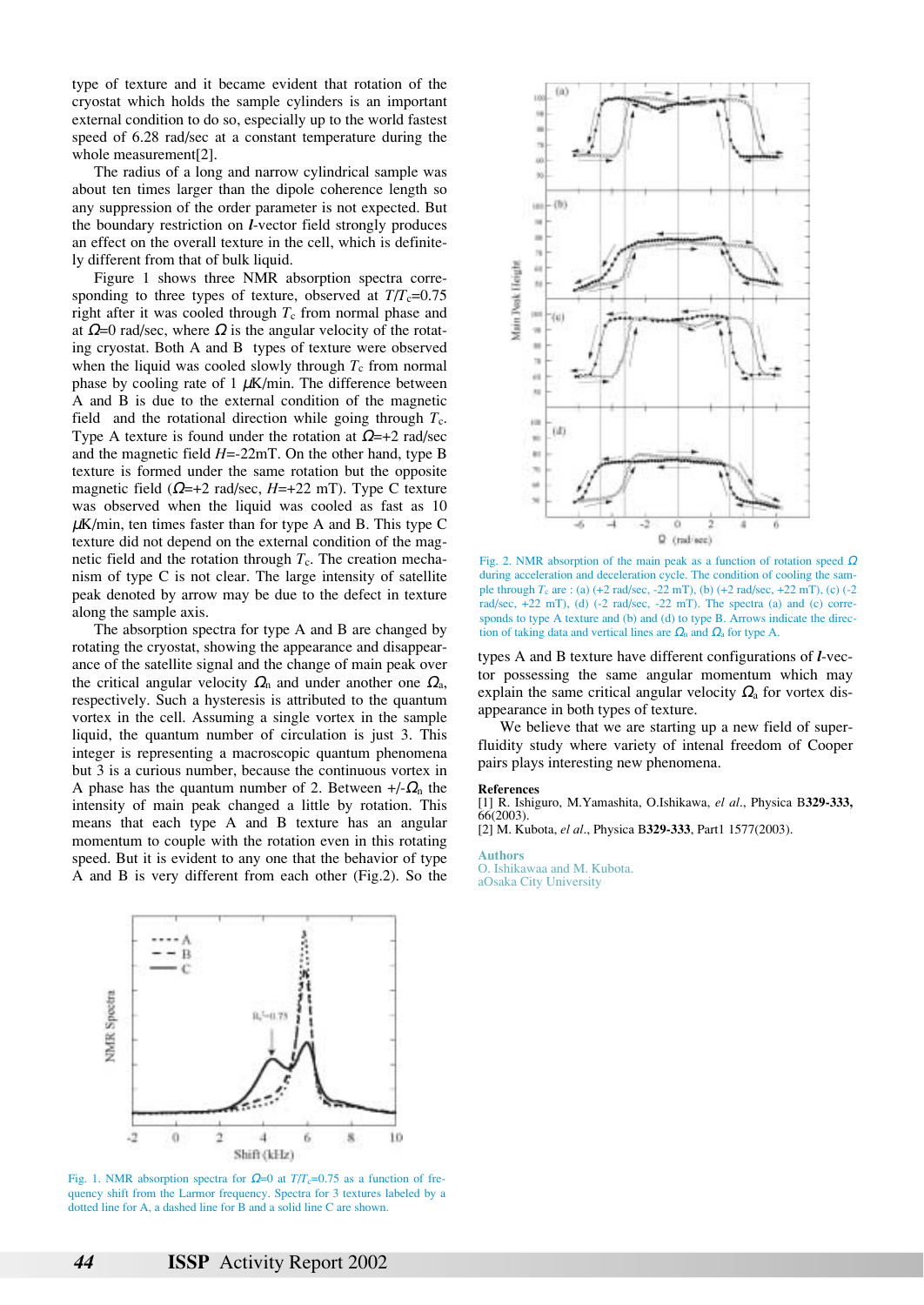# **ISSP WorkShop (April 2002 March 2003)**

### **1. Frustrated magnetism and novel properties** June 19 ~ 21, 2002

Frustration is ubiquitous in nature. It describes the situation where several optimization conditions compete with each other and are incompatible. Under frustration, the system tends to be unstable and is often subject to strong fluctuation effects, which could give rise to many interesting novel phenomena not encountered in standard unfrustrated systems. In the ISSP workshop, we concentrated on frustrated magnetism and related novel phenomena in condensed matter physics. The topics covered were fairly wide, from the nature of various novel magnetic phase transitions and ordered states of frustrated magnets, to novel transport and electronic properties of metallic frustrated systems. Mentioning some of the topics hotly discussed, magnetic ordering of kagome and pyrochlore magnets including spin ice, quantum spin ordering of geometrically frustrated magnets, nature of the ordering of chirality and its effect on transport properties such anomalous Hall effect, geometrical frustration and strongly correlated electron systems, ordering and off-equilibrium dynamics of spin glasses, etc.

# **2. New developments in glass physics**  $\qquad \qquad$  **July 10**  $\sim$  **12, 2002**

The glass forming process is a transition from liquids to solids in non-equilibrium systems and is a phenomenon totally different from crystallization. Recent extensive studies in Japan and around the world have revealed that the dynamical and thermodynamic characteristics of the glass forming process could be understood in a unifying manner on the basis of the energy landscape picture. In this workshop, latest results from experimental, theoretical and computational studies were presented with emphasis on the glass transition and the properties of glasses. From the intensive discussions following each oral presentation and in the poster session, a new direction of the research on glass physics has emerged, which will be pursued as some joint efforts.

### **3. High field science-present status and perspectives**  $\qquad \qquad$  October 8 ~ 9, 2002

The purpose of this workshop is to establish near future perspectives on high field science in Japan, especially in the field of condensed matter physics. For this purpose, selected reviewers are invited to give overviews on important fields of high field science. Topics included are superconductivity, semiconductor physics, quantum spin systems, material processing, chemistry and various types of spectroscopy in high magnetic fields. In addition, several novel topics on researches in high magnetic fields are shown. Examples of topics are THz spectroscopy, quantum plateau, quantum phase transition and novel strongly correlated systems in high magnetic fields. The present status of major high field facilities and independent high field laboratories are also reported. The final session is devoted for the establishment of High Magnetic Field Forum of Japan. The first meeting of the forum is successfully made and the organizing committee is selected (for details, see http://www.issp.u-tokyo.ac.jp/contents/others/himag-forum/index.html).

## **4. Physics of friction** October 23 ~ 25, 2002

Friction is one of the most familiar physical phenomena and its research has long history due to its importance. The fundamental mechanism of friction is, however, not well understood still now. Recently many new experimental techniques, such as surface controlling technique, Ultra High Vacuum technique, Atomic Force Microscope, Frictional Force Microscope, Quartz Crystal Microbalance technique, Surface Force Apparatus and so on, enable us to investigate frictional phenomena from a modern point of view along with the progress of theoretical and numerical studies. The physics of sliding friction at solid surface has strong relation with many problems in conventional condensed matter physics, i.e., vortex and density wave dynamics, etc. In this workshop we had about 50 talks and discussed lively recent progress of "physics of friction" in various systems for 3 days.

## **5. Computational physics in condensed matter research November 6 ~ 8, 2002**

Recent developments of the field, achieved mostly by making use of the supercomputer system in the Supercomputer Center at ISSP, were discussed in the workshop. Particularly emphasized were new computational methods which, combined with large-scale calculations, enable us to analyze various cooperative phenomena in condensed matters. They are time-dependent density functional molecular dynamics simulations, first-principles approaches for strongly correlated systems and for transition-metal surfaces, the path integral renormalization group method, the non-equilibrium relaxation method, the probability-changing cluster algorithm, and so on. In a special session of the workshop, we also discussed the present status of, and future requirements for the ISSP supercomputer system, which is placed at the service of general researchers of condensed matter physics in Japan.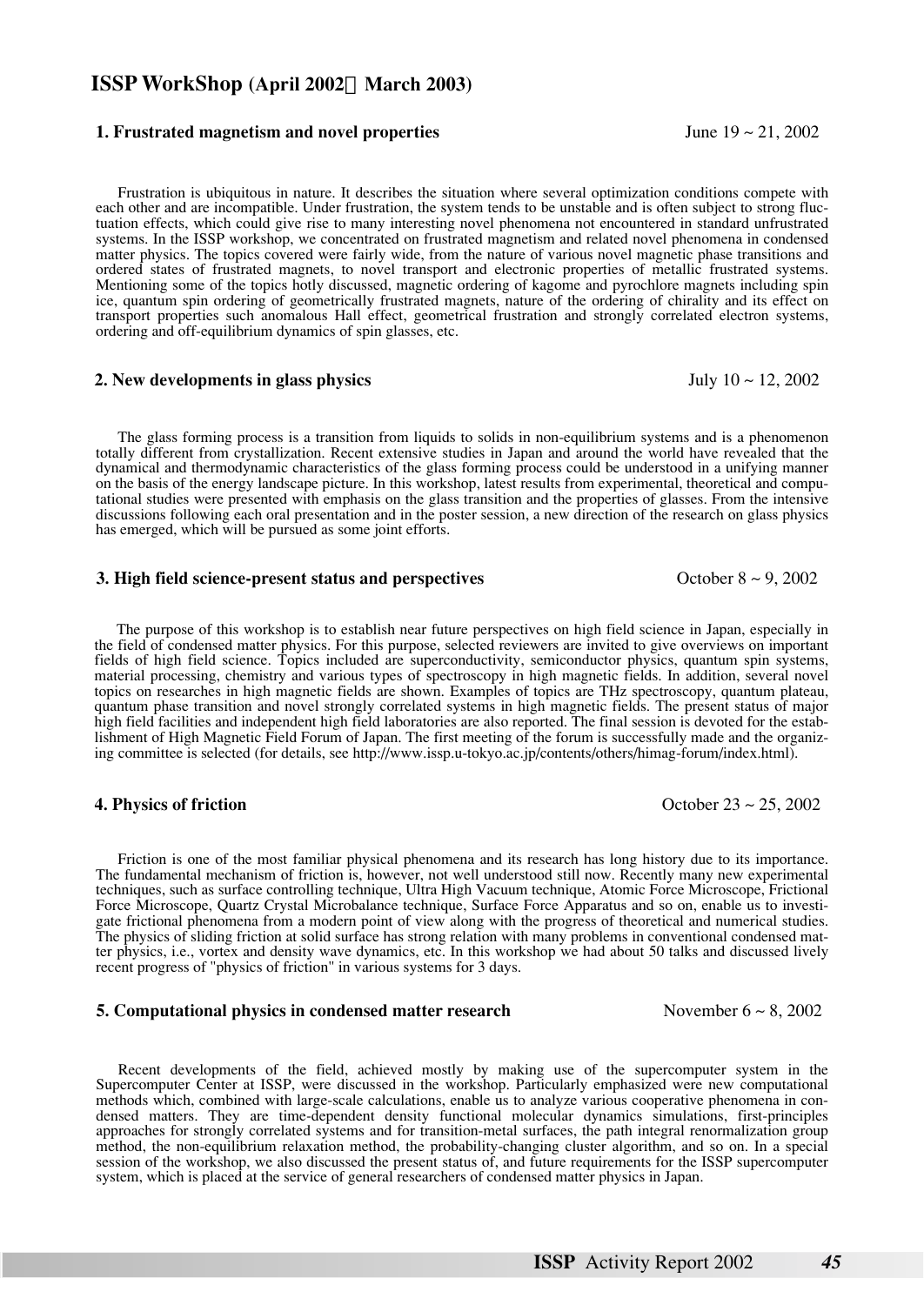### **6. New materials and new functions in molecular conductors** November 25 ~ 27, 2002

Cooperation of chemistry and physics has been an important impetus in the research field of molecular conductors. Recently, record high  $T_c$  of organic superconductors has been raised to 14.2 K by the application of extremely high pressure. Superconductivity is realized in newly designed donor molecules, which include novel superconductors with enhanced electron correlation and those with incommensurate structures. In addition, new materials have developed characteristic new physics; examples are structure-property correlation such as the universal phase diagram, charge order, large uniaxial strain effects, and field-induced superconductivity and giant magnetoresistance in  $\pi$ d-systems. Recent ideas coming from device physics and nano science are also giving large impacts on this field. In this workshop, specialists in this research field, together with researchers who are interested in molecular conductors from the new point of view, provide a survey of the recent research, and discuss the development aiming at new functions.

# **7. Materials researches in the 21 century using new-generation VUX / SX light sources**

December 13 ~ 14, 2002

In relation to the new VUV / SX light source project supported by all users, recent hot results and new research possibilities using synchrotron radiation in solid-state science and technology were presented by actively working young researchers. The workshop attracted over 90 scientists from universities, national institutes and private companies. The workshop covered wide variety of spectroscopic studies on nanostructures, magnetic ultrathin films, superconducting materials, organic-device related materials, surface dynamics, and surface chemistry. Topics of new experimental techniques and instrumentations related to these studies were also included. In addition to these, a promising idea to obtain ultrashort synchrotron-radiation pulse was introduced by accelerator group. Very exciting discussions were made throughout the workshop. Discussions clearly indicated that spectromicroscopy, photoelectron emission microscopy (PEEM), time-resolved spectroscopy and very high-resolution spectroscopy coupled with the new generation VUV / SX light source with high brilliance and polarization tunability will undoubtedly open new sciences in these fields.

### **8. Manipulation and assembly of atoms and molecules based on nanomechanics**

January  $20 \sim 21, 2003$ 

The atomic force microscope (AFM) is a unique microscope based on a nanomechanical method, which has the following characteristics; (1) it has true atomic resolution, (2) it can measure atomic force (so-called atomic force spectroscopy), (3) it can observe even insulators, and (4) it can measure mechanical responses such as elastic deformation. Indeed, during the last few years, the noncontact AFM (NC-AFM) achieved the true atomic resolution on various surfaces, the three-dimensional mapping of atomic force, discrimination of atomic force mechanisms, discrimination of atom species on sample surfaces, control of atomic force between the tip and sample atoms, control of atom position on sample surfaces, and mechanical atom manipulation. In this workshop, recent activities on atoms, molecules and biopolymers based on the nanomechanical method are reported and we discussed how to approach to manipulate and then assemble atoms and molecules into nanostructures both experimentally and theoretically.

# **9. Present and future of research in high magnetic fields** May 29, 2002

The use of high magnetic fields for material research is rapidly developing nationally and internationally in these days as the magnet technology becomes advanced. In the United States and Europe, large-scale facilities to generate high magnetic fields are being built one after another under government projects. Considering such situation, we need immediately to make closer cooperative relationship among research groups in Japan in order to strengthen our research system and create outstanding results which can lead the world of high magnetic field again. Therefore, magnetic field researchers in Japan agreed to establish "The High Magnetic Field Forum of Japan" to promote study of high magnetic field physics in Japan. In the process of discussing the forum, we found that it might be necessary to construct a long pulse magnet facility as a facility for professional joint research. In this workshop, leading people in various fields of solid state physics made their own proposals for the possibility of science that a new facility enables us to pursuit for the first time.